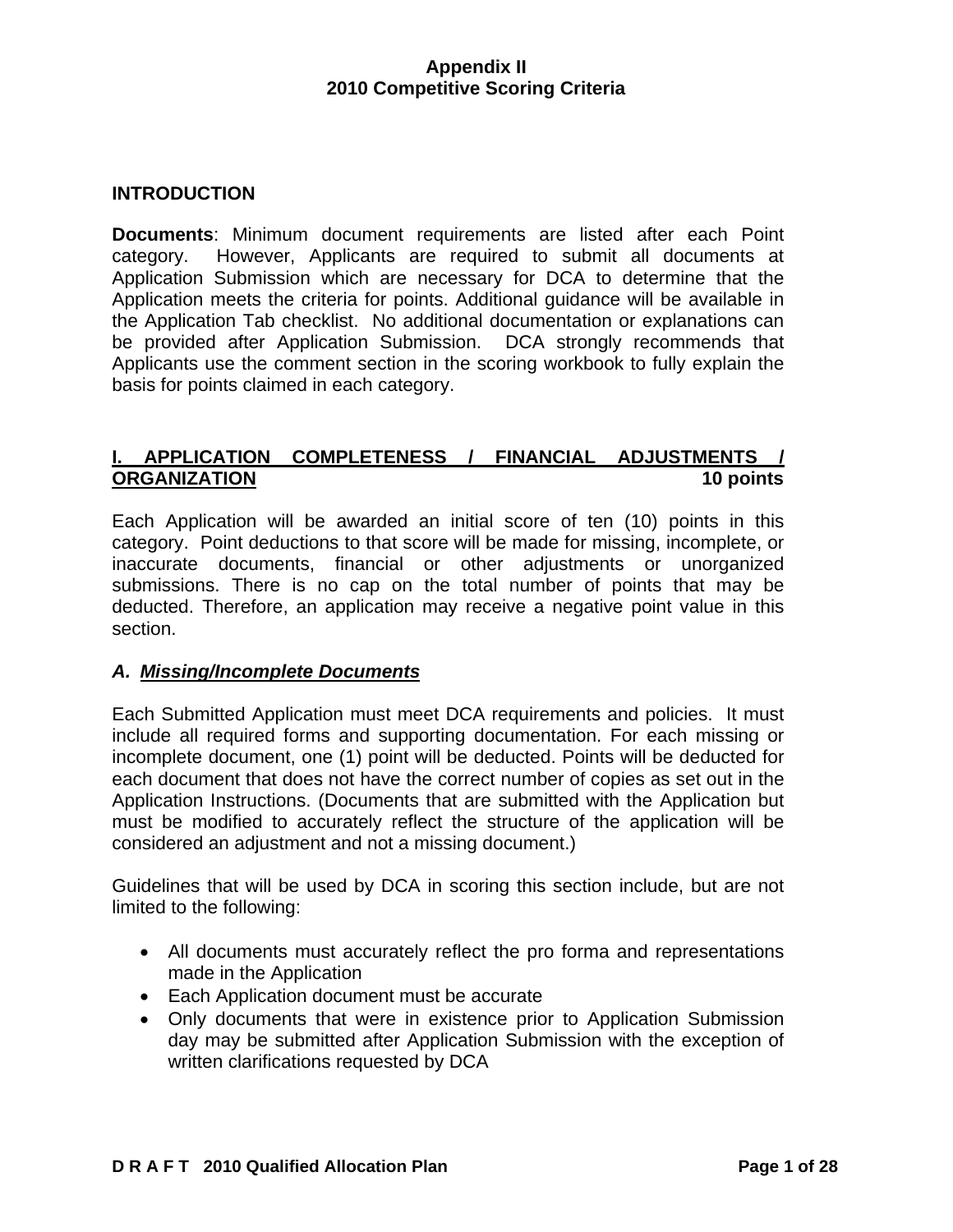- Applications must be complete when submitted. Applicants cannot submit updated applications or new documents after the Application Submission date
- Applications that contain a significant number of missing or incomplete documents will be returned to the Applicant and be deemed a threshold failure

### *B. Financial and Other Adjustments*

DCA may make financial and other adjustments to the Application and/or supporting documentation if the Application:

- Does not meet DCA requirements and policies
- Is inaccurate
- Does not reflect the project as structured in the Application
- Does not utilize realistic and reasonable development and operating cost assumptions

Points will be deducted for financial adjustments and revisions as follows:

1-3 adjustments and/or revisions will result in a one (1) point deduction. An additional point will be deducted for each adjustment after the first three.

Guidelines that will be used by DCA in scoring this section include, but are not limited to the following:

- DCA may make minor adjustments to a Core Application to ensure consistency with supporting documents.
- Total development cost may be increased or decreased during DCA's review if it is determined that line items are not reasonable or are not accurately reflected in supporting documents.
- Development costs may not be increased by the Applicant during DCA's review.
- Minor adjustments in the pro forma made by DCA which result in increases in line items may be allowed, but only developer fee may be utilized to cover increases in line item development costs.
- Credits may be adjusted downward for each adjustment.
- Credits will not be increased above the amount requested in the Application.
- Applicants may not request that one line item be reduced in order to increase or add another line item during the threshold clarification period.

Revisions that will not be allowed include, but are not limited to:

• Unit count and bedroom type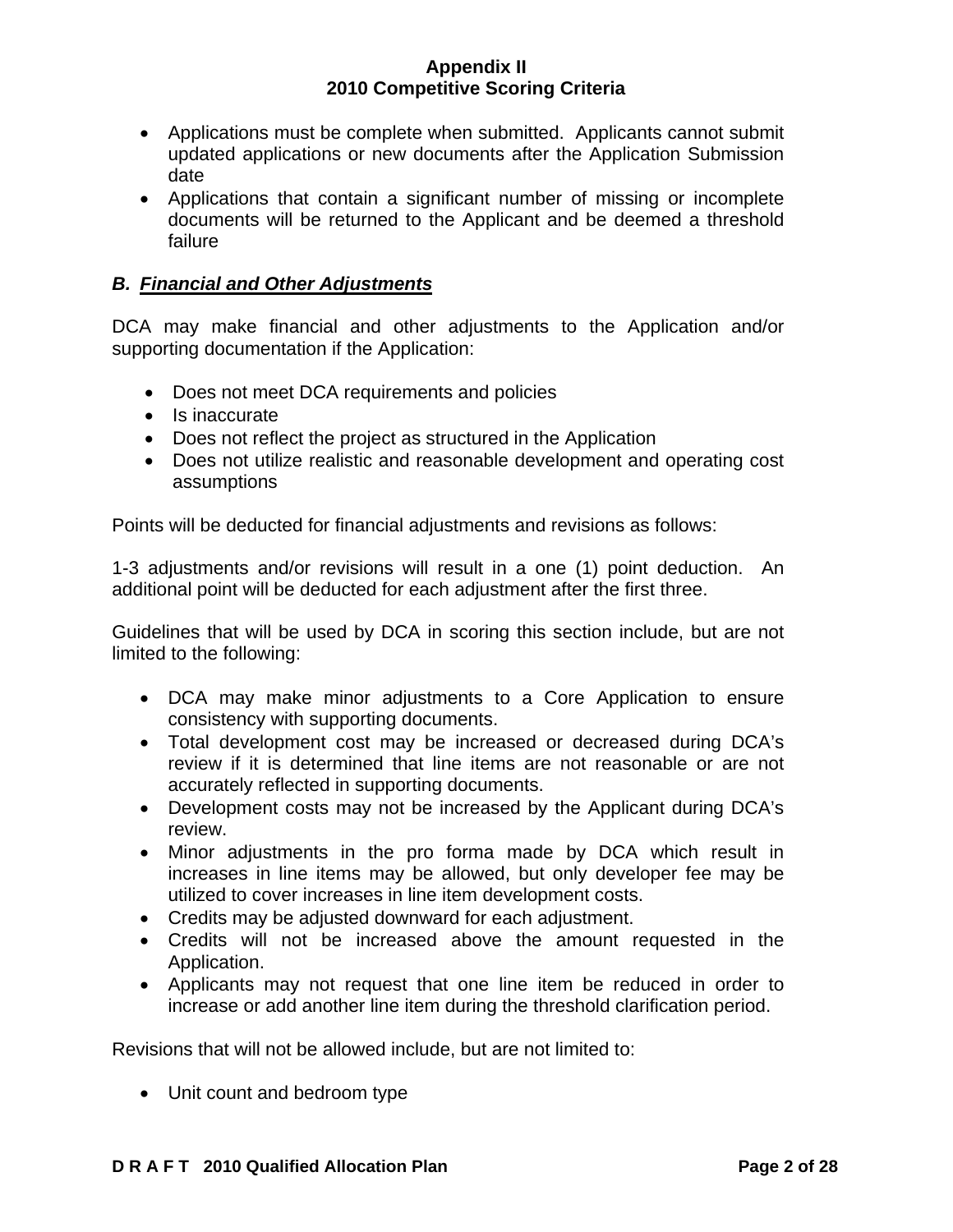- Rent structure (rents may be adjusted upward or downward but the number of 30/50/60/market units may not be adjusted). If rents are adjusted upward, the relevant debt coverage ratio and feasibility analysis must meet DCA's requirements
- New financing sources cannot be added (with the exception of DDF to fund any financing gap)\*

 \*Minor clarification of submitted financing sources may be allowed but will be considered an adjustment.

Examples of financial adjustments include, but are not limited to: incorrectly calculating developer fee, additions to line item development cost, application errors that result in a change in the allowable tax credits, and/or failure to include DCA required reserves.

## *C. Organization*

Points will be deducted if the Application is not organized in the format prescribed by DCA in the QAP, Application Instructions, Tab Checklist and/or a required document is not behind the appropriate tab.

## **II. DEEPER TARGETING / RENT AND INCOME RESTRICTIONS 3 points**

Applications that agree to set gross rents and income limits for a specified number of low-income units at or below 30% of 50% AMI shall be awarded up to three points in this category. In order to qualify for these points, tenants must meet the required income restrictions for the property and the tenant portion of the rent must not exceed the 50% rent restriction.

Rent subsidies other than Section 8 must also meet the statutory requirements of the tax credit program. Owners will be required to execute restrictive covenants stipulating the number of very low rent-restricted units to be rented to very-low income households for the term of the Compliance Period or the Period of Affordability (if applicable), whichever is longer.

50% rent and income restricted units are eligible for points as follows:

| Equal to or greater than 5% and less than 10%  | 1 point  |
|------------------------------------------------|----------|
| Equal to or greater than 10% and less than 15% | 2 points |
| Equal to or greater than 15%                   | 3 points |

Percentage of deeper targeted units will be calculated based on the total residential units (common space employee units will not be included in the total residential units)**.**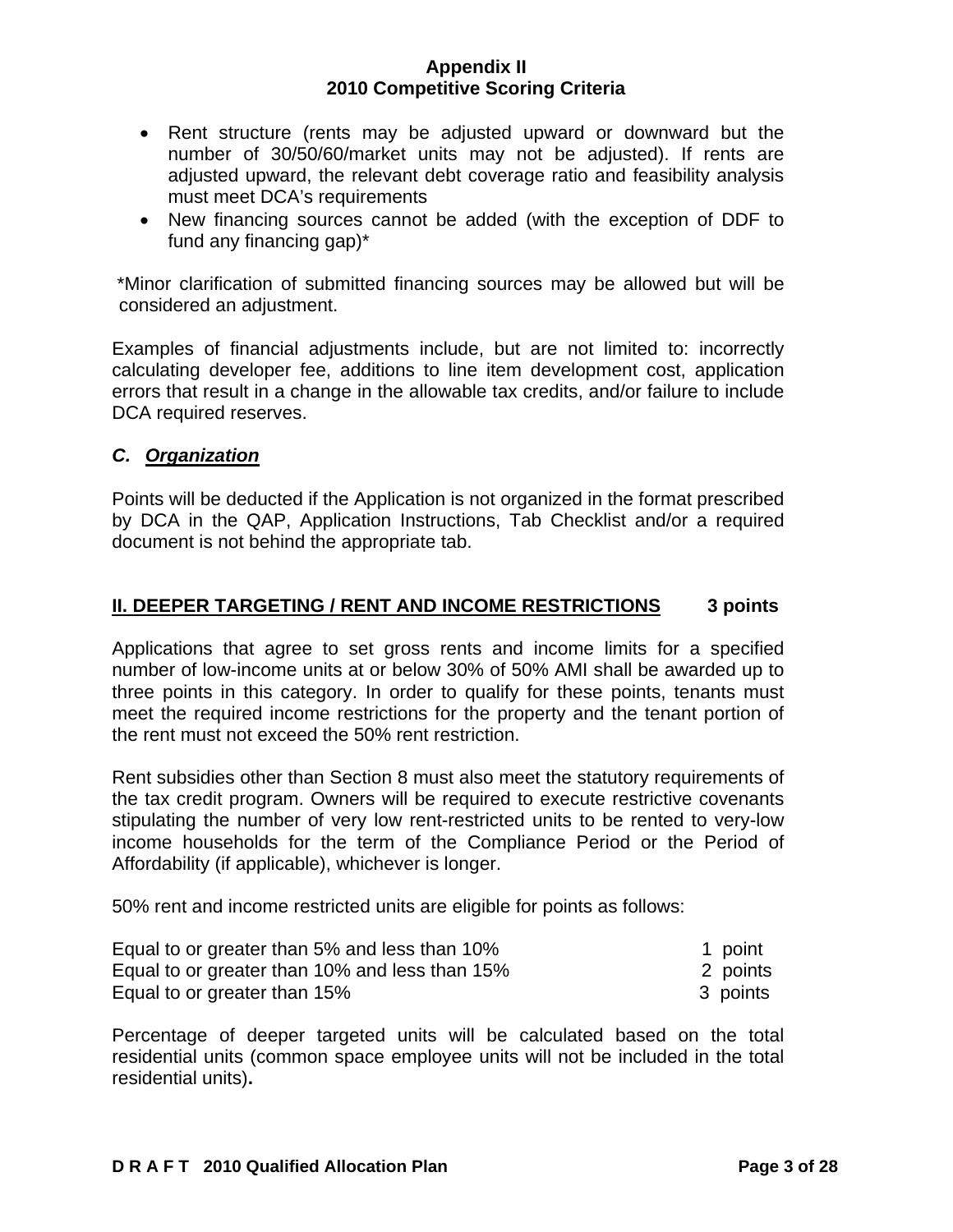## **III. QUALITY GROWTH INITIATIVES****Maximum 18 points**

#### *A. Desirable and Undesirable Characteristics* **10 points**

One (1) point will be awarded for each desirable activity/characteristic category that is near a proposed site to a maximum of ten (10) points. One (1) point will be deducted from the total desirable activities score for each undesirable activity/characteristic category that is near a proposed site. A maximum of ten (10) points will be awarded in this category. The total points awarded will be determined by calculating the sum of the total desirable activity points less the total undesirable activity points. A negative total in this category will be awarded zero (0) points.

For Scattered Site Projects, the perimeter of the ½ mile radius in which the noncontiguous parcels are located shall serve as the boundary of the proposed site from which the distances for determining the location of the desirable and undesirable activities shall be measured for both non-Rural and Rural sites. All desirable and undesirable activities within the perimeter of the ½ mile radius must also be noted for purposes of claiming points. Each parcel shall be reviewed individually as defined above. One (1) point will be awarded for each desirable activity or characteristic to a maximum of ten (10) points. One (1) point will be deducted for each undesirable activity or characteristic. The applicant shall calculate the total score (to a maximum of ten (10) points) for each noncontiguous parcel then add the total points obtained and divide by the number of non-contiguous parcels to arrive at the total points for this category. No rounding up, and only whole numbers may be claimed as points.

#### *1. Desirable Activities*

In order to be eligible for points, the following criteria must be met:

- Only activities and/or characteristics, which are located within a 1.0 mile walking/driving distance from the proposed site in urban areas or within 2.0 miles walking/driving distance from the proposed site in Rural areas will be considered.
- Applicants must score one (1) point in five (5) different categories before they can receive points in a duplicate category.
- Each building/entity will be assigned to only one desirable category.
- Desirable activities/characteristics may include, but are not limited to the following categories:
	- o Retail stores (includes pharmacies, clothing stores, department stores, etc.)
	- o Federally insured banking institutions (ATMs are not eligible for points in this category)
	- o Recreational facilities / public parks / civic centers
	- o Grocery stores, including convenience stores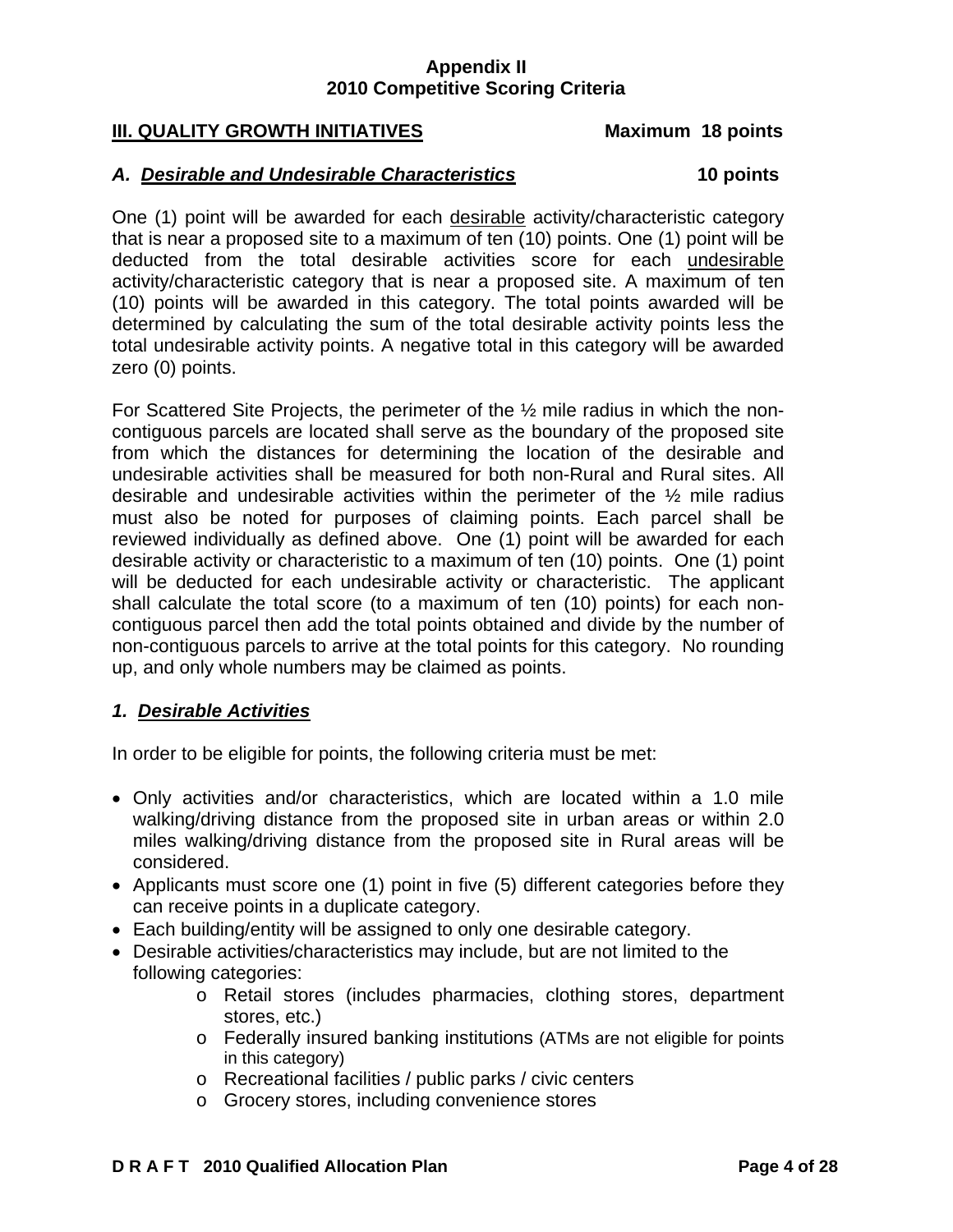- o Proximity to Public Bus Transportation
- o Day care services (must be licensed)
- o School(s)
- o Libraries
- o Restaurants
- o Medical facilities
- o Churches
- Desirable characteristics that are under construction may be eligible for points if the construction site is clearly active and the new structures are above ground at the time of Application Submission.

## *2. Undesirable Sites*

In determining whether an undesirable activity/characteristic is near a proposed site, the Application must consider any undesirable activity/characteristic that is located within the radius of one quarter (1/4) mile of the proposed site.

Undesirable activities/characteristics may include but are not limited to the following:

- developments that propose any new construction activities that place impervious surface including paving, sidewalks, or buildings within 100 feet of any floodplain, wetlands, perennial stream, or intermittent steam (in other words, State Waters that require a buffer according to GA EPD). Exception: stream crossings that that are covered under the USACE's Nationwide Permit.
- junkyards
- hazardous, chemical or heavy manufacturing activities, industrial development within 1 mile of the proposed site
- sources of odor
- noise (regardless of mitigation) that is 70 decibels or more at the time of Application **Submission**
- sources of excessive glare from lighting on adjacent properties
- abandoned houses or buildings, unoccupied, unsecured buildings (abandoned will be determined by the following factors: broken windows, doors, unsecured, lack of maintenance, and/or evidence of loitering; unsecured means open or broken windows and doors)
- deteriorated housing or buildings where extensive defects are evident from the exterior of the building and depress an area's physical appearance, diminish living conditions and/or safety of the neighborhood and decrease the marketability of the proposed sites.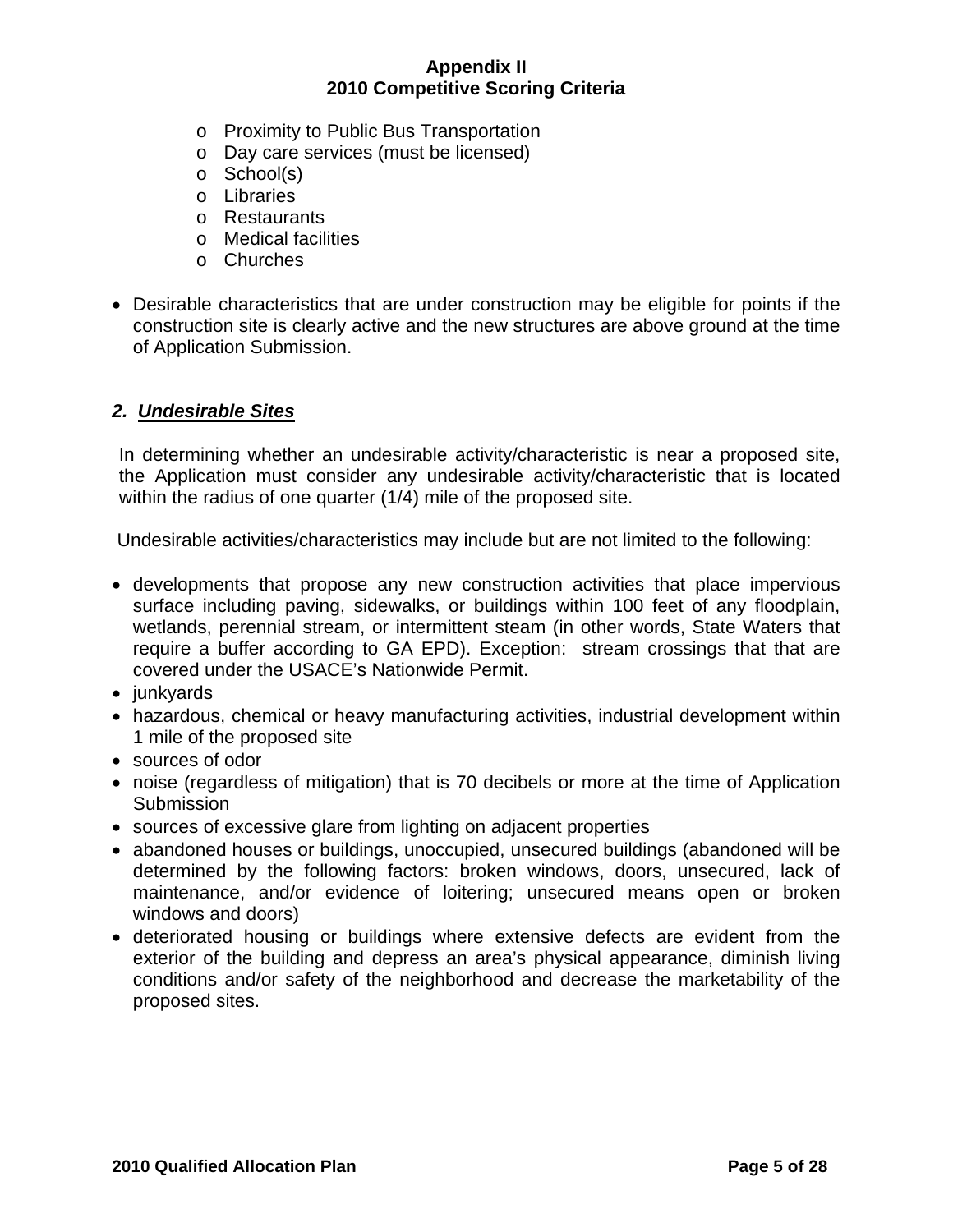One (1) point will be deducted per activity/characteristic.

#### **Exceptions to undesirable deductions**

If the Applicant has knowledge at the time of Application that the conditions that make the property undesirable are temporary and that change or mitigation is imminent (i.e. demolition, rehabilitation, etc.), sufficient evidence of the change must be submitted in the Application.

DCA will consider mitigation to be performed by a third party that will remove the undesirable condition imminent if it scheduled to occur prior to October 1, 2010. Applicants will need to supplement their application by providing evidence to DCA that the condition has been mitigated by October 1, 2010 (Applicants will not be notified that this documentation should be submitted prior to the deadline).

 If the mitigation will be completed by the Applicant as opposed to a third party, the condition must be mitigated by the placed in service date for the project. Applicants will need to provide clear documentation that they have the site control and resources to complete the mitigation.

### **Documentation for Desirable/Undesirable points:**

- Desirable/Undesirable Form
- A site map indicating the specific locations of each desirable and undesirable activity/ characteristics. The map must contain a key stating the type of activities/characteristics identified and their addresses and must include the following:
	- o location of site including an indication of major access roads
		- o indication of distances in 1/4 mile increments
		- o indication of any major industrial or commercial development, and
		- o all desirable and undesirable activities/characteristics
- Photographs of the desirable and undesirable activities/characteristics. All photographs are to be either color originals or color copies. Black and white photographs are not acceptable.
- Documentation from the owner of the site on which the undesirable condition exists or from a third party government source documenting how such change will occur and the time frame.
- Documentation that evidences the desirable activity/characteristic that will be located in sites under construction.

#### *B. Infill/Smart Growth Rural Development* **3 Points**

*1. Infill*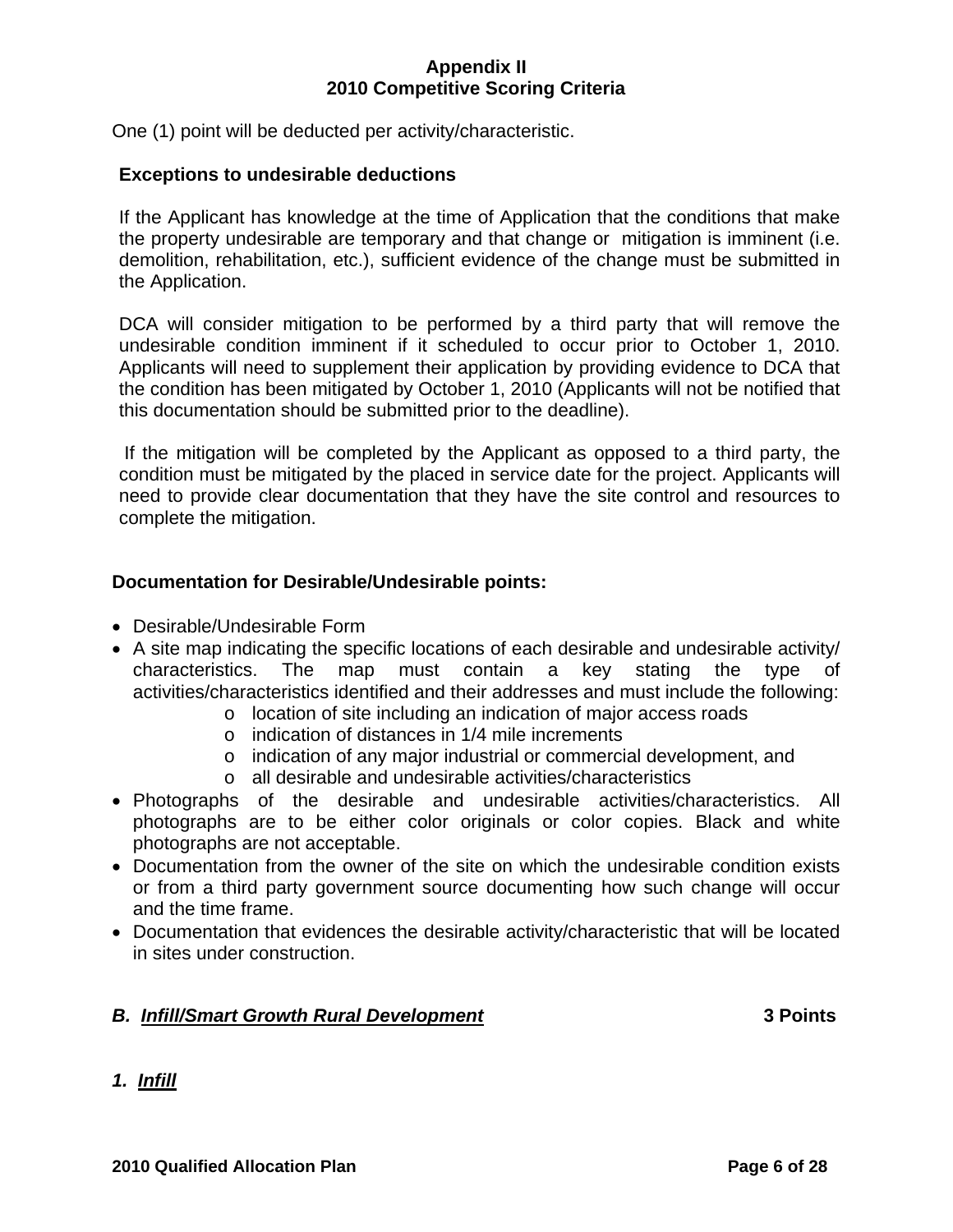Three (3) points will be awarded to Applications that meet DCA's criteria for Infill. DCA defines infill housing as the process of developing vacant or underused parcels within existing urban areas that are already largely developed. Infill development results in the use of existing utilities and infrastructure while promoting the conservation of open space, the reduction of traffic congestion and the creation of more livable communities.

To qualify for three (3) Infill points, the proposed site must exhibit the following:

- The site must be surrounded on every side except one side with adjacent established development (for the purposes of this category, agricultural use and vacant land do not qualify as established development; parks and green space areas do qualify as established development if they are part of a master plan or recorded instrument). DCA will review the four compass sides (north, south, east and west) of a project to determine if the site is surrounded by established development. For phased projects, DCA will look at the entire project site to determine if it is surrounded by established development.
- The site must maximize the use of existing utilities and infrastructure.
- At a minimum, the established development on one side must consist of occupied residential development that is not deteriorated or undesirable. Scattered, single family housing does not constitute established residential development for the purposes of this category.

## **Documentation:**

- Documentation that the Applicant has site control over all parcels set out in a Phased projects must be submitted in the Application.
- Aerial photos of the proposed site per architectural submittal instructions.
- If an established park or green space area, documentation of such must be submitted in the Application.

## **OR**

# *2. Rural Smart Growth Development*

Three (3) points will be awarded to Applications that meet DCA's criteria for Rural Smart Growth Development. DCA defines Rural Smart Growth Development as the encouragement of Rural housing development near or within areas of existing established development that minimizes the use of natural resources, maximizes the use of existing utilities and infrastructure, and reduces the need for individual transportation.

To qualify for three (3) Rural Smart Growth Development points, the proposed site must exhibit the following:

- Proposed site must be located in a Rural area.
- The site must maximize the use of existing utilities and infrastructure.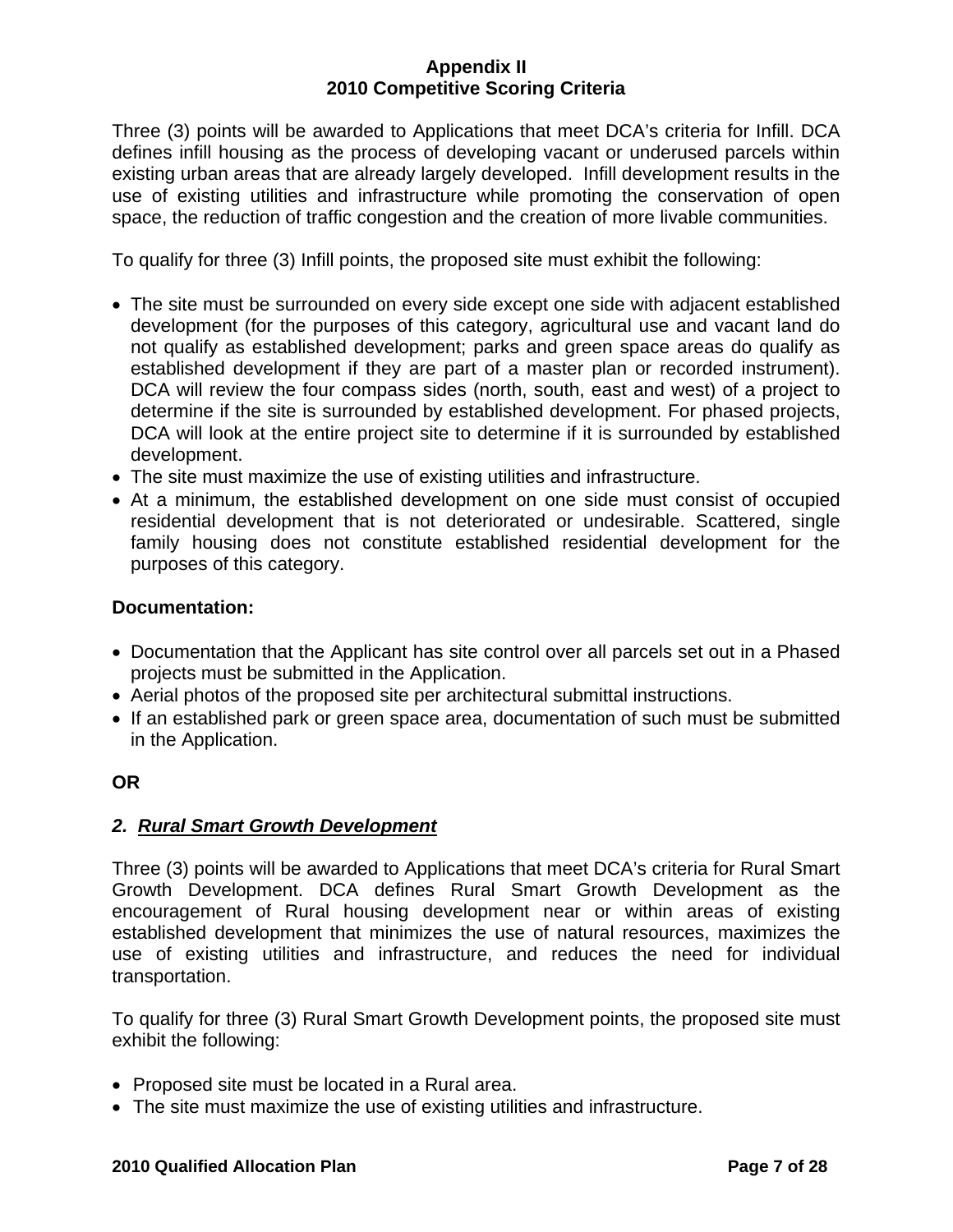• At a minimum, the Adjacent established development on one side must consist of occupied residential development that is not deteriorated or undesirable (Scattered, single family housing does not constitute established residential development for the purposes of this category).

## **Documentation:**

- Documentation that the Applicant has site control over all parcels set out in a Phased projects must be submitted in the Application
- Aerial photos of the proposed site per architectural submittal instructions
- Documentation of existing utilities and infrastructure
- Identification of adjacent established development

## *C. Community Transportation Options* **3 points**

To qualify for three (3) Community Transportation points, the proposed site must be located within 1/2 mile walking distance of a rapid rail transit station along paved roads, sidewalks, established pedestrian walkways or bike trails.

## **Documentation:**

• Map showing the location of the rapid rail transit station in relation to the proposed development site

For Scattered Site Projects, each non-contiguous parcel must meet the above criteria

## *D. Adaptive Reuse* **1 point**

One (1) point will be awarded if the proposed development is an adaptive reuse of an entire existing building and constitutes a significant part of the development as a whole. Adaptive reuse is defined as the change in use of a major building for residential use or as a community building. The reuse of only a part of a building (slabs, sheds, gazebos, trailers/mobile homes, pavilions, pump houses, barns, garages or single-family homes) are not eligible for these points. For rehabilitation projects, the reuse of buildings that are already part of the existing multifamily development are not eligible for these points.

## Documentation:

- Documentation on the previous use of the building
- Photographs of the building to be reused
- Documentation of whether or not the building is occupied
- Narrative of how building will be reused

# *E. Brownfield* **2 points**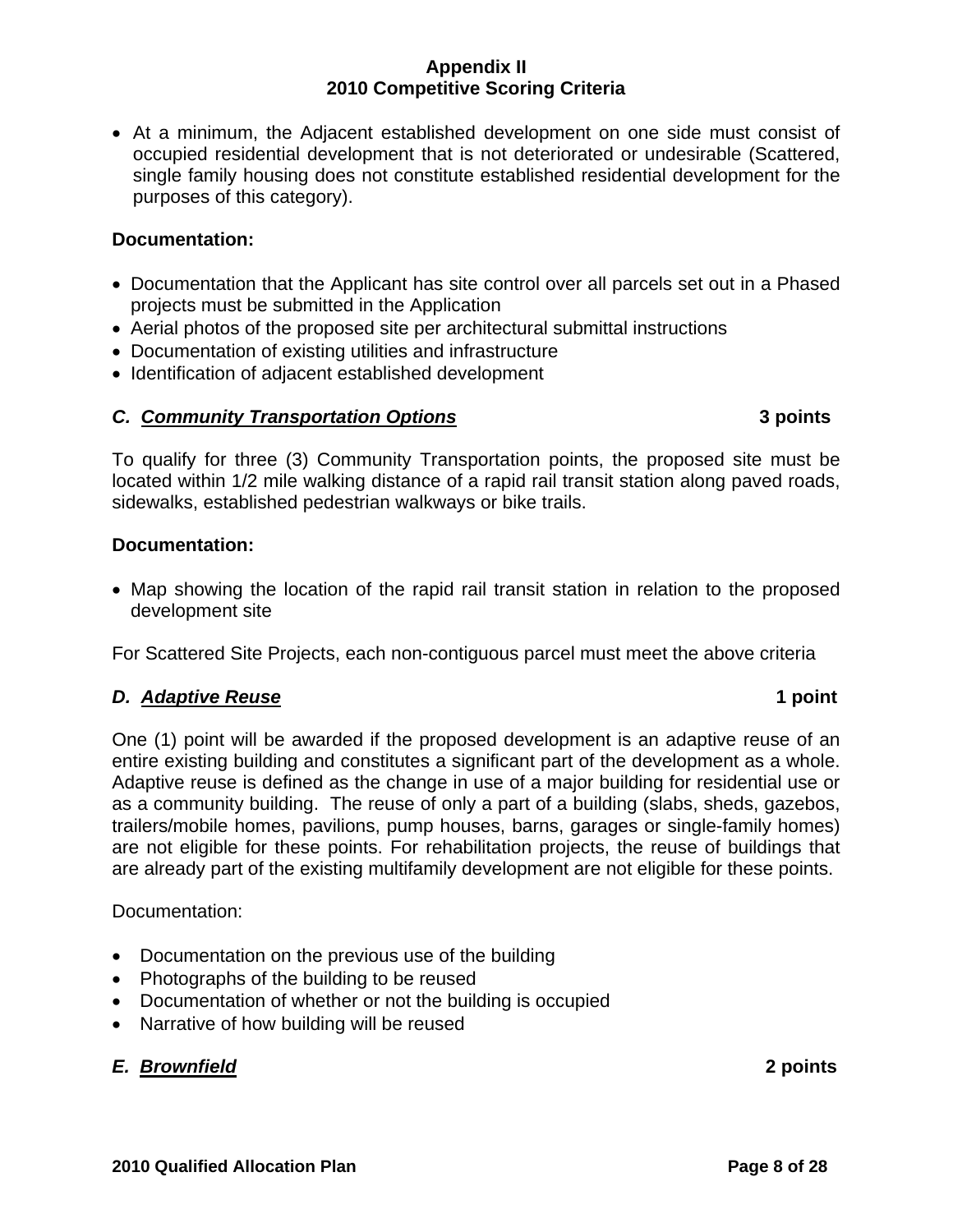Two (2) points will be awarded if the proposed development is the redevelopment of a Brownfield site. The definition of a Brownfield site is one where the EPA, Georgia EPD or other environmental regulatory agency has defined the site as a Brownfield site and has determined the applicable guidelines for the cleanup required for residential uses.

## **Documentation:**

- Evidence of designation as a Brownfield site
- An opinion letter from either an attorney or a PE that the property appears to meet the requirements for issuance of an EPD Letter of No Further Action
- Proposed scope of work for clean up of a site
- Detailed budget for clean up
- Time line for clean up must also be submitted

(DCA will require a copy of the Letter of No Further Action prior to issuance of 8609s.)

## **IV. SUSTAINABLE DEVELOPMENTS Maximum 4 Points**

Certification of the project's compliance with a sustainable program that is utilized to claim points must be submitted at either the LIHTC final certification or HOME Loan final construction draw, whichever comes last. Failure to demonstrate a good faith effort to receive the certification may result in a finding of non-compliance and limited participation in further rounds.

## *A. Sustainable Communities Certification* **4 Points**

## Four (4) points will be awarded to projects located within larger developments officially enrolled in the following sustainable programs:

• Earth Craft Communities program through Southface Energy Institute and the Greater Atlanta Home Builder's Association

## **OR**

• Leadership in Energy and Environmental Design for Neighborhood Development (LEED-ND)

Regardless of program requirements, all projects must obtain a HERS index equal to or less than 85. Developments certified under these programs successfully protect and enhance the overall health, natural environment, and quality of life of communities. The program rating systems integrate the principles of smart growth, new urbanism, and green building into a standard for neighborhood design. The programs provide independent, third-party verification that a development's location and design meet accepted high standards for environmentally responsible, sustainable development.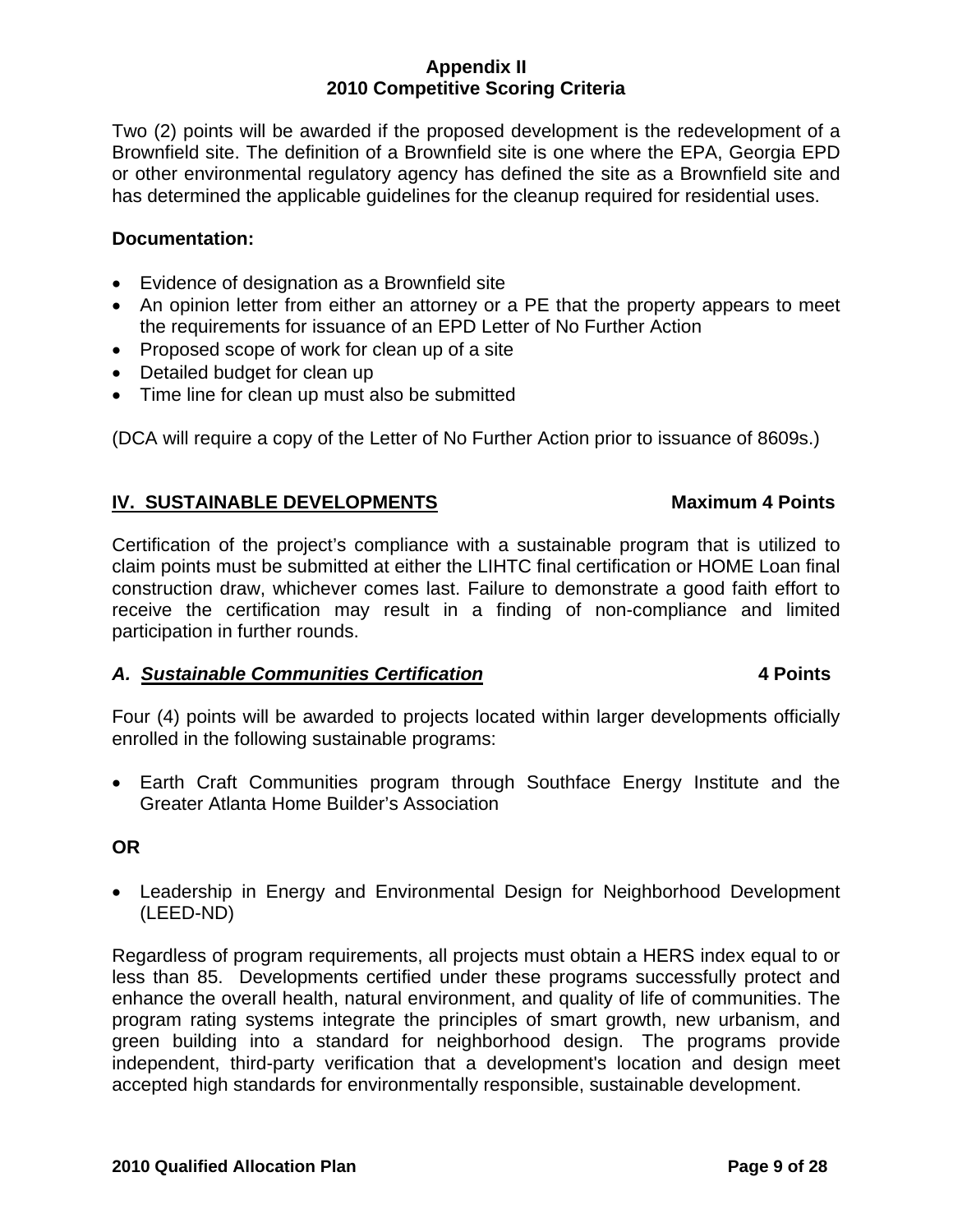## **Documentation:**

- Copy of an executed EarthCraft Communities Memorandum of Participation for the development the project is locating within or LEED-ND registration for the larger development from US Green Building Council. If Memorandum of Participation is not signed by the Applicant, then the Applicant must provide a narrative as to how the Memorandum is applicable to the project.
- Draft scoring sheet for the development that includes the minimum score under the program to qualify for the designation and master site plan for the development.

## **OR**

## *B. Sustainable Building Certification* **2 Points**

Two (2) points will be awarded to projects that commit to obtaining a sustainable building certification from one of the following entities. Regardless of program requirements, all projects must obtain a HERS index equal to or less than 85.

- Southface Energy Institute's and Greater Atlanta Home Builder's Association's Earth Craft House multifamily (or single family or renovation) certification program.
- Enterprise Foundation's Green Communities certification program.
- US Green Building Council's LEED for Homes certification program which includes single family detached and multi-family low and mid-rise structures.

## **Documentation:**

• Draft scoring sheet for the development that includes the minimum score under the program to qualify for the designation.

# **V. STABLE COMMUNITIES / REDEVELOPMENT / REVITALIZATION**

#### **Maximum 6 points**

DCA promotes developments located in strong and stable communities that have a need for affordable housing and in areas which demonstrate the capacity for community redevelopment, economic growth and revitalization. Applicants may choose points in either Category A or Category B.

## **A.** *Stable Communities* **3 points**

A. Three (3) point will be awarded to projects that are located in a census tract that meets the following demographics according to the most recent FFIEC Census Report (www.ffiec.gov/WebCensus/).

- Less than 10% below Poverty level (see Income)
- Designated Middle or Upper Income level (see Demographics)

#### **2010 Qualified Allocation Plan Page 10 of 28**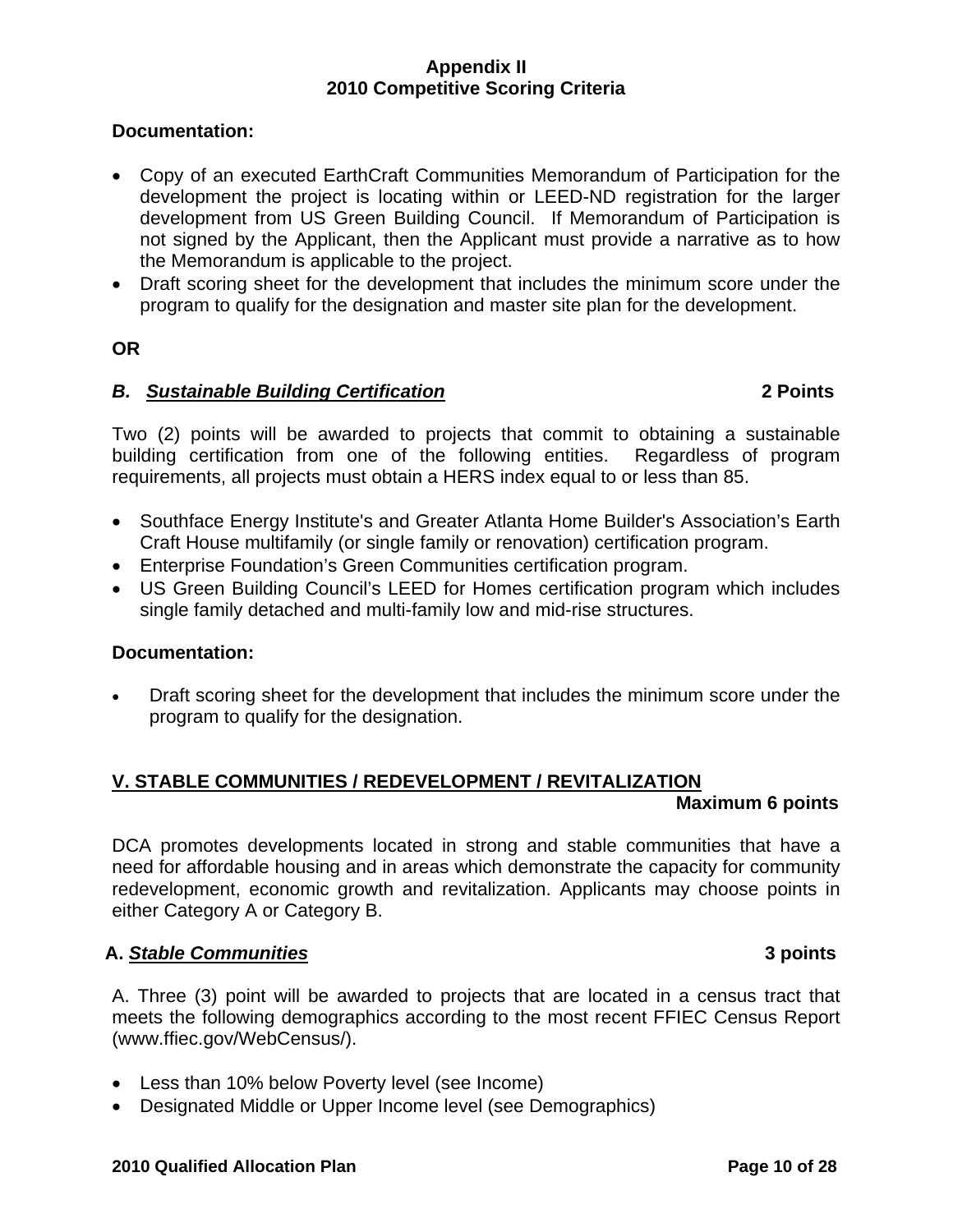- Less than 25% of housings units are rental occupied (see Housing)
- Tracts not designated as distressed or underserved (see Demographics)
- Market study must demonstrate need for affordable housing

## **OR**

## *B. Community Redevelopment /Revitalization Plans and Strategies*

## *1. HOPE VI Initiatives* **6 points**

Six (6) points will be awarded if the proposed project is a phase or component of a PHA-sponsored Community Building Initiative which is part of a PHA-sponsored HOPE VI revitalization initiative. The Initiative must:

- Provide affordable units for an extended period of 30 years or more;
- Be part of a mixed income phased community with a significant market component;
- Facilitate the deconcentration of poverty; and
- Provide for community improvements or amenities, which may include but are not limited to new or improved public infrastructure, green-space, improved transportation, quality of life enhancements, or other improvements benefiting the community

## **Documentation:**

- A copy of the HOPE VI Revitalization Grant Assistance Award (form HUD-1044) which identifies the PHA receiving the HOPE VI grant and the amount of the grant, and additional documentation reflecting the time limits for use of the HOPE VI funds;
- A letter from the Executive Director of the identified PHA certifying that:
	- o the development proposed in the Initial Application is identified in the PHA's HUD approved HOPE VI application or Revitalization Plan;
	- o the housing units are an essential element of that Plan; and
	- o the Tax Credits for the development proposed in the Initial Application are an essential component of the financing plan for the PHA's HOPE VI Program
- A copy of the HUD approved Revitalization Plan.

## *2. Promotes Neighborhood Stabilization* **3 points**

Three (3) points will be awarded if the proposed development is recognized by the local government as assisting in the stabilization of a neighborhood by demolishing or redeveloping property that has been foreclosed, abandoned or constitutes blight (isolated properties of 1-4 residential units are not eligible) or grayfield redevelopment. DCA will utilize the definitions and purposes set out in the Neighborhood Stabilization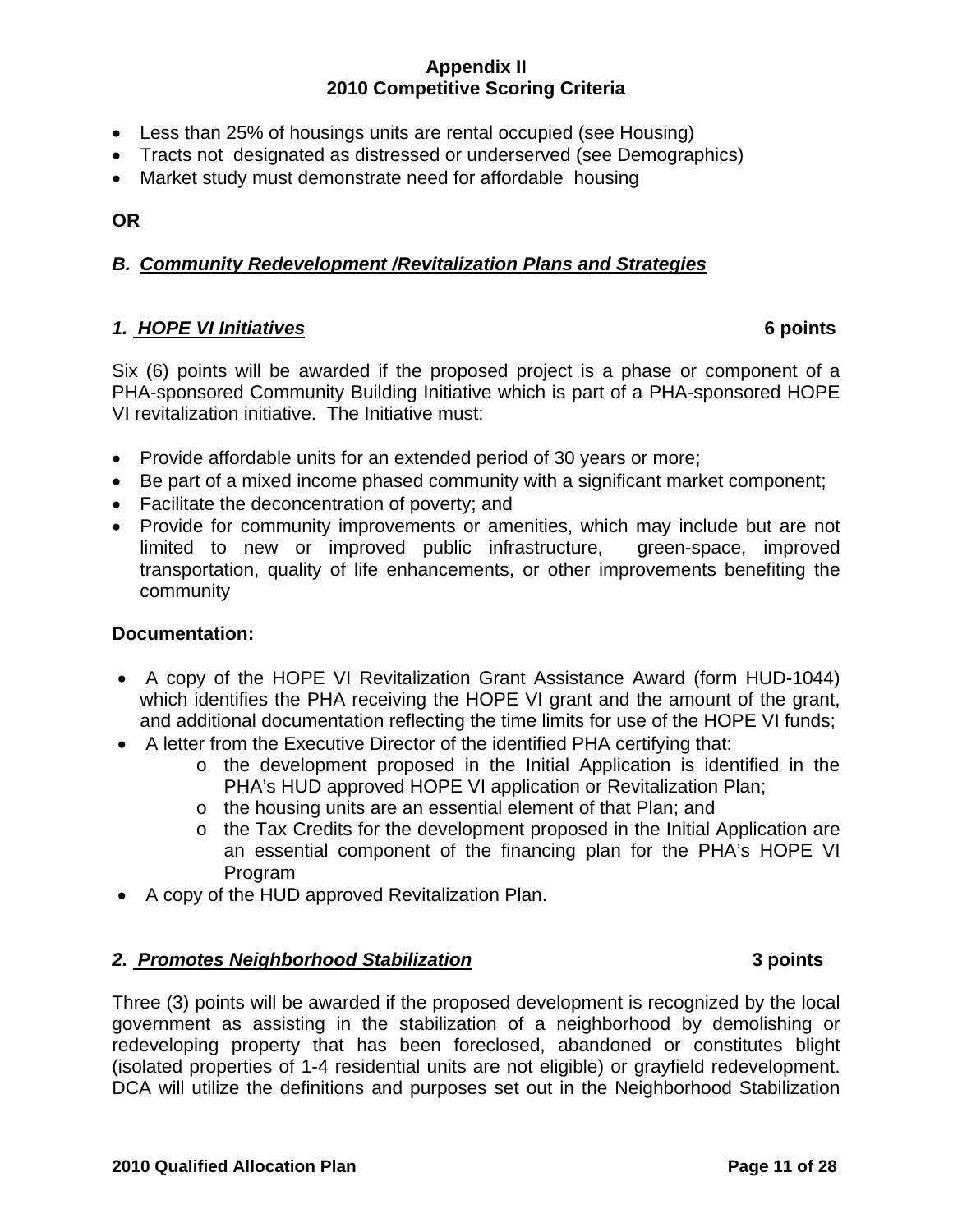Program which was authorized under HERA in order to determine whether the proposed project qualifies for these points except as set forth in this section. (Projects are not eligible for points if they have received Neighborhood Stabilization Program funding.)

A property ''**has been foreclosed upon**'' at the point that the mortgage or tax foreclosure is complete. DCA will not consider a foreclosure to be complete until after the title for the property has been transferred from the former homeowner under some type of foreclosure proceeding or transfer in lieu of foreclosure in accordance with state or local law.

A property is "**abandoned**" when mortgage or tax foreclosure proceedings have been initiated for the property, no mortgage or tax payments have been made by the property owner for at least 90 days and the property has been vacant for 90 days.

A property is "**blighted"** if the site presents two (2) or more of the following conditions:

- Uninhabitable, unsafe, or abandoned structures;
- Inadequate provisions for ventilation, light, air, or sanitation;
- An imminent harm to life or other property caused by fire, flood, hurricane, tornado, earthquake, storm, or other natural catastrophe respecting which the Governor has declared a state of emergency under state law or has certified the need for disaster assistance under federal law; provided, however, this division shall not apply to property unless the relevant public agency has given notice in writing to the property owner regarding specific harm caused by the property and the owner has failed to take reasonable measures to remedy the harm;
- A site identified by the federal Environmental Protection Agency as a Superfund site pursuant to 42 U.S.C. Section 9601, et seq., or environmental contamination to an extent that requires remedial investigation or a feasibility study;
- Repeated illegal activity on the individual property of which the property owner knew or should have known; or
- The maintenance of the property is below state, county, or municipal codes for at least one year after notice of the code violation; and is conducive to ill health, transmission of disease, infant mortality, or crime in the immediate proximity of the property.
- The site is partially built with no work on the property for a period in excess of six months.
- full debt service payments have not been made on the property for a period of at least 90 days, and the lender and/or local government provides a letter outlining the effect the property has on the surrounding community.

(Property shall not be deemed blighted because of esthetic conditions.)

A property is a **grayfield redevelopment** site if it was a previously developed retail or other commercial (non-residential) center that suffers from a lack of reinvestment due to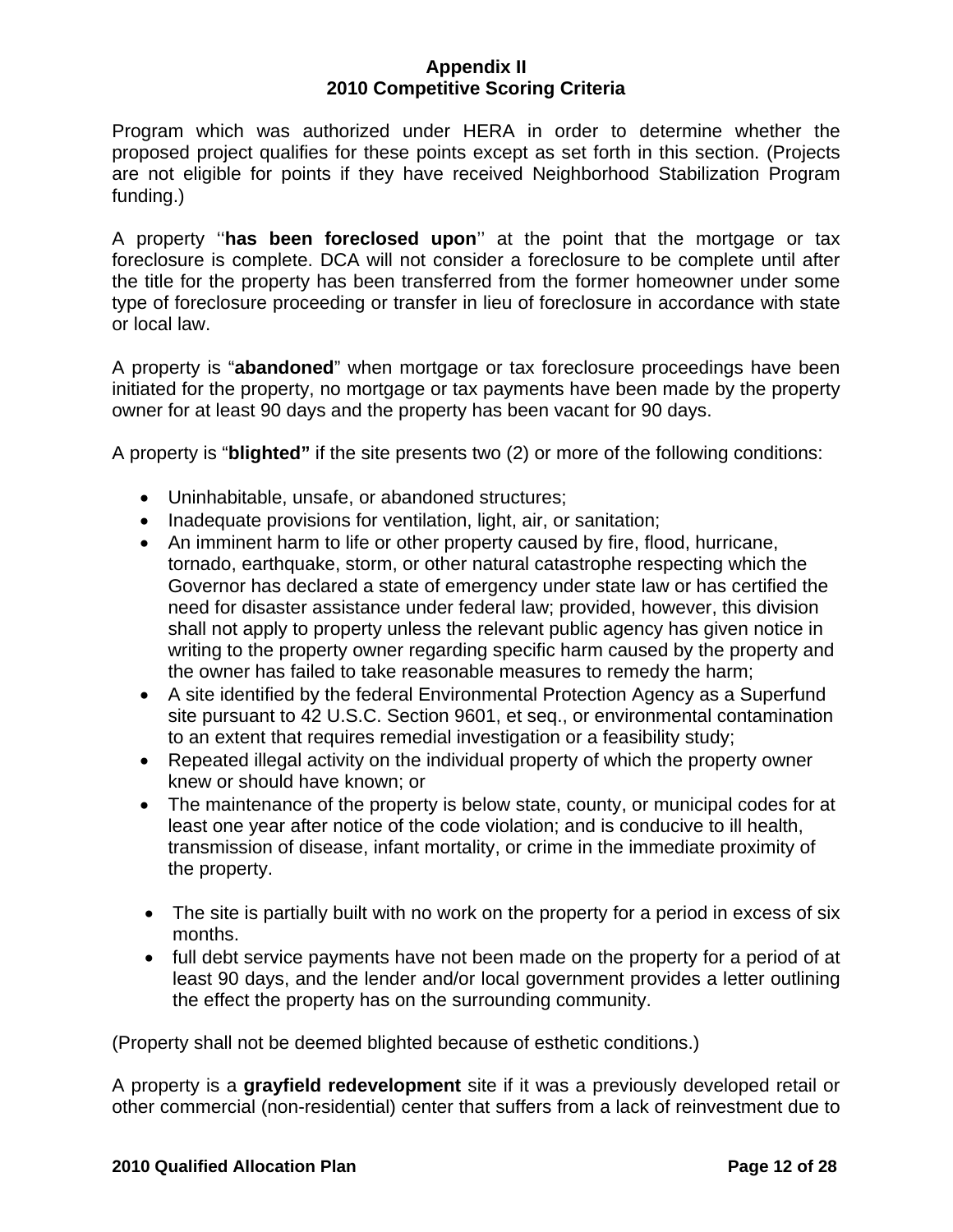abandonment of tenants but that has underlying utilities and paved infrastructure that allow a developer to more efficiently improve the site. For scoring purposes, the site must be vacant, abandoned or 90% of the square footage is unused and at least 25% of the site must be comprised of associated parking areas.

DCA will review all documentation submitted by the Applicant very closely to ensure that the objective of neighborhood stabilization will be accomplished by the development or redevelopment of the proposed project.

## **Documentation**

- Pictures of the proposed site and the surrounding area (see undesirable documentation)
- Copy of foreclosure documents, if applicable
- Evidence from the mortgage lender and/or tax authority that payments have been delinquent for 90 days and that foreclosure proceedings have been initiated, if "abandoned"
- A letter from the chief operating officer of the local government certifying that the redevelopment of the property will assist in stabilizing the neighborhood
- Narrative of how the project promotes the purposes of the Neighborhood Stabilization.

# **OR**

# *3. Statutory Redevelopment Plans* **2 points**

Two (2) points will be awarded to a project that is located within an area that has a Redevelopment Plan that has been adopted and formulated by the local Government under O.C.G.A. §36-44 et. seq. or O.C.G.A. §36-61 et. seq. that clearly targets the specific neighborhood in which the project is located. In order to receive these points, the documentation must conclusively prove that the Plan is current, ongoing and directly affects the site of the proposed project.

# **Documentation:**

- Copy of the Plan
- Website address where information regarding the plan can be located
- Copy of Resolution(s) adopting the Plan according to requirements of statute
- Documentation of Public Hearing and Publication as required by statute
- Documentation that Plan is current, ongoing and directly affects the site

**OR** 

# *4. Redevelopment Zones* **2 points**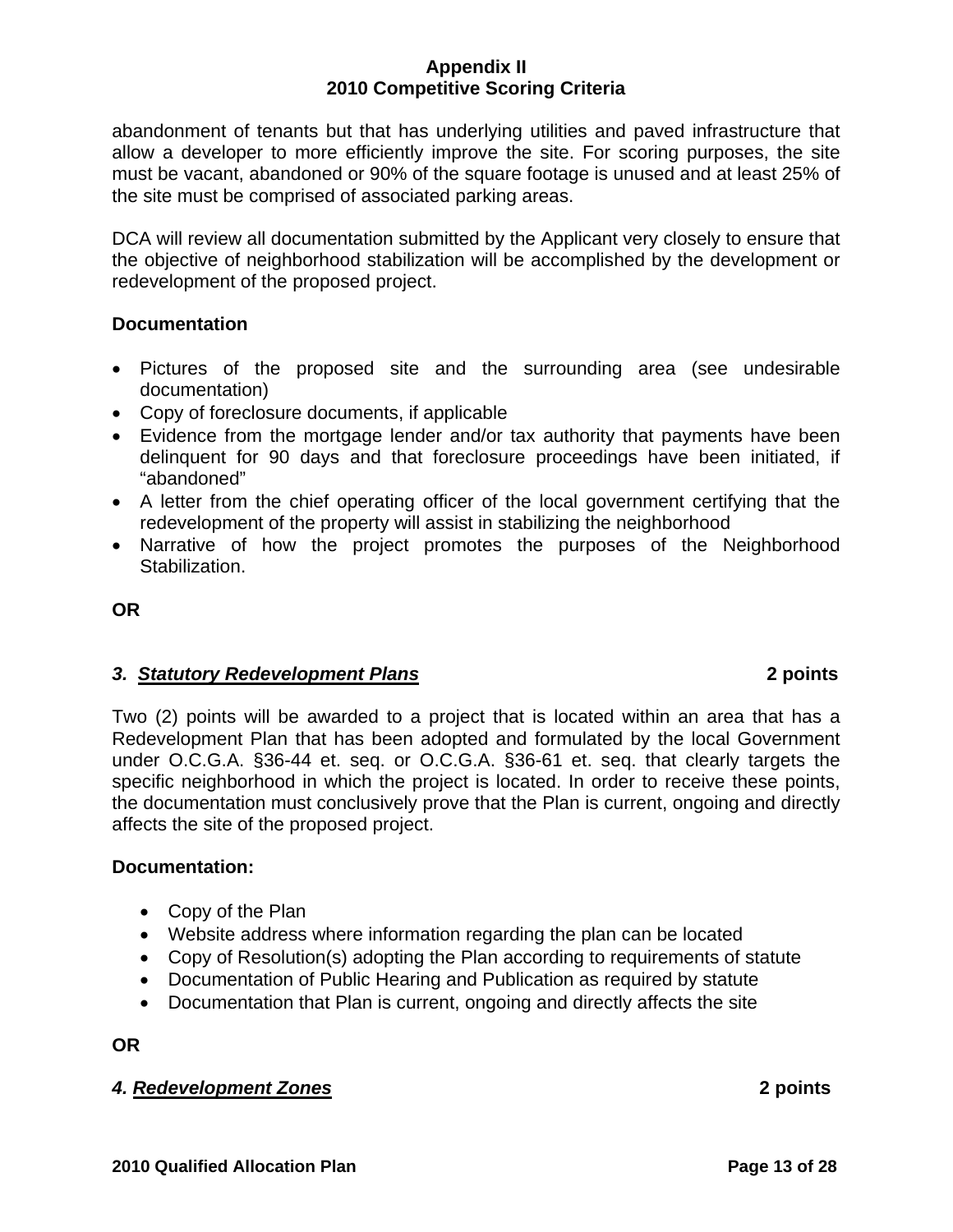Two (2) points will be awarded if the proposed development site is located in a QCT/DDA or State Enterprise Zone.

### **Documentation:**

- Copy of Resolution adopting the state enterprise zone
- Documentation evidencing that the proposed site is located in a QCT/DDA

### **OR**

## *5. Local Redevelopment Plan* **1 point**

One (1) point will be awarded if there is an adopted redevelopment plan/community revitalization plan adopted and formulated by the Local Government that clearly targets the specific neighborhood in which the project is located. The Plan must have been adopted on or before January 1, 2010. (For the purposes of this category, in Rural counties a neighborhood may be as large as one county.) In order to receive these points, the documentation must conclusively prove that the Plan is current, ongoing and directly affects the site of the proposed project.

The Community Redevelopment/Revitalization Plan must include the following:

- a discussion of potential sources of funding for the plan;
- a clearly delineated target area that includes the proposed project site;
- detailed policy goals (one of which must be the rehabilitation or production of affordable rental housing);
- Implementation measures along with specific time frames for the achievement of such policies and housing activities. The timeframes and implementation measures must be current and ongoing;
- the proposed development project must support at least one of the goals of the redevelopment or revitalization plan; and
- an assessment of the existing physical structures and infrastructure of the community,

The following plans are not eligible for points:

- Plans formulated by the Owner of the project and submitted to a local government for approval;
- short-term work plans;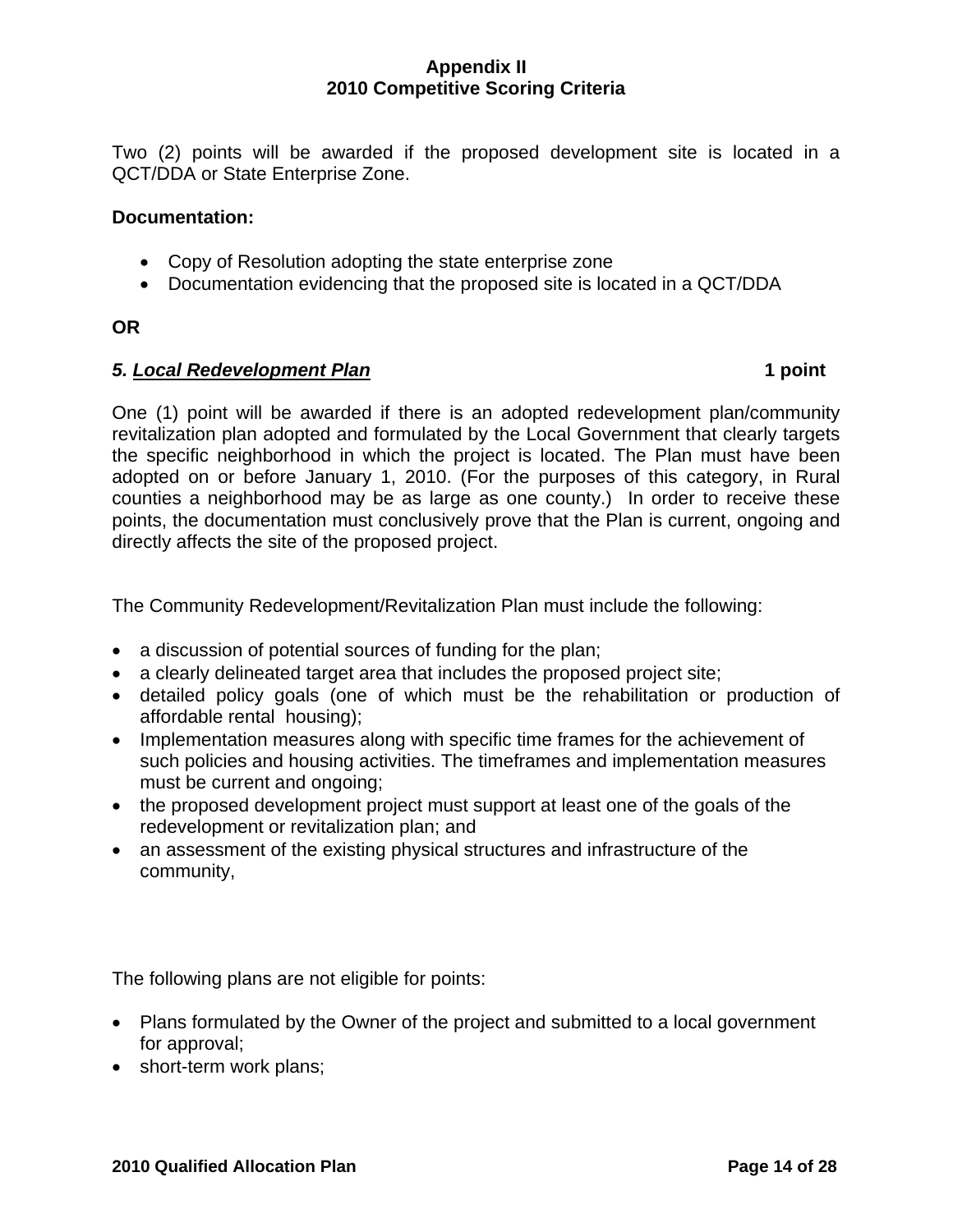- comprehensive plans, consolidated plans, municipal zoning plans or land use plans; and
- Plans that are outdated and do not reflect the current neighborhood conditions (Plans that are more than four years old will be presumed outdated unless documentation regarding the continued viability of the plan is submitted with the Application.)

## **Documentation:**

- The DCA Neighborhood Redevelopment Certification Form
- Documentation of the process the government used for developing and adopting the plan
- Details regarding community input and public hearings held prior to the adoption of the plan must be included in the Application
- A copy of the entire plan must be included in the Application.
- Evidence of adoption
- Map of area targeted by plan identifying location of project

# **VI. Market Advantage**

## **I. Phased Developments/Previous Projects**

# *A. Phased Developments* **6 points**

Six (6) points will be awarded if the proposed project is part of a Phased Development in which one or more phases received an allocation of 9% tax credits and at least one phase has commenced construction or was selected for funding in the last DCA competitive round. Documentation of the Master plan, site control and total project concept must be submitted in the application. Projects that DCA determines are adjacent (as opposed to being Phased Developments) are not eligible for points. DCA will look to the underlying project concept to determine whether the community was originally designed as one development with phased development. Only one phase of a project can receive points during a funding round.

**OR** 

# *B. Previous Projects* **3 points**

Three (3) points will be awarded if the proposed development site is within the boundaries of a Local Government in which a 9% Credit, 4% Credit and/or HOME project has not been awarded within the last four (4) DCA funding cycles.

 **Maximum 10 Points**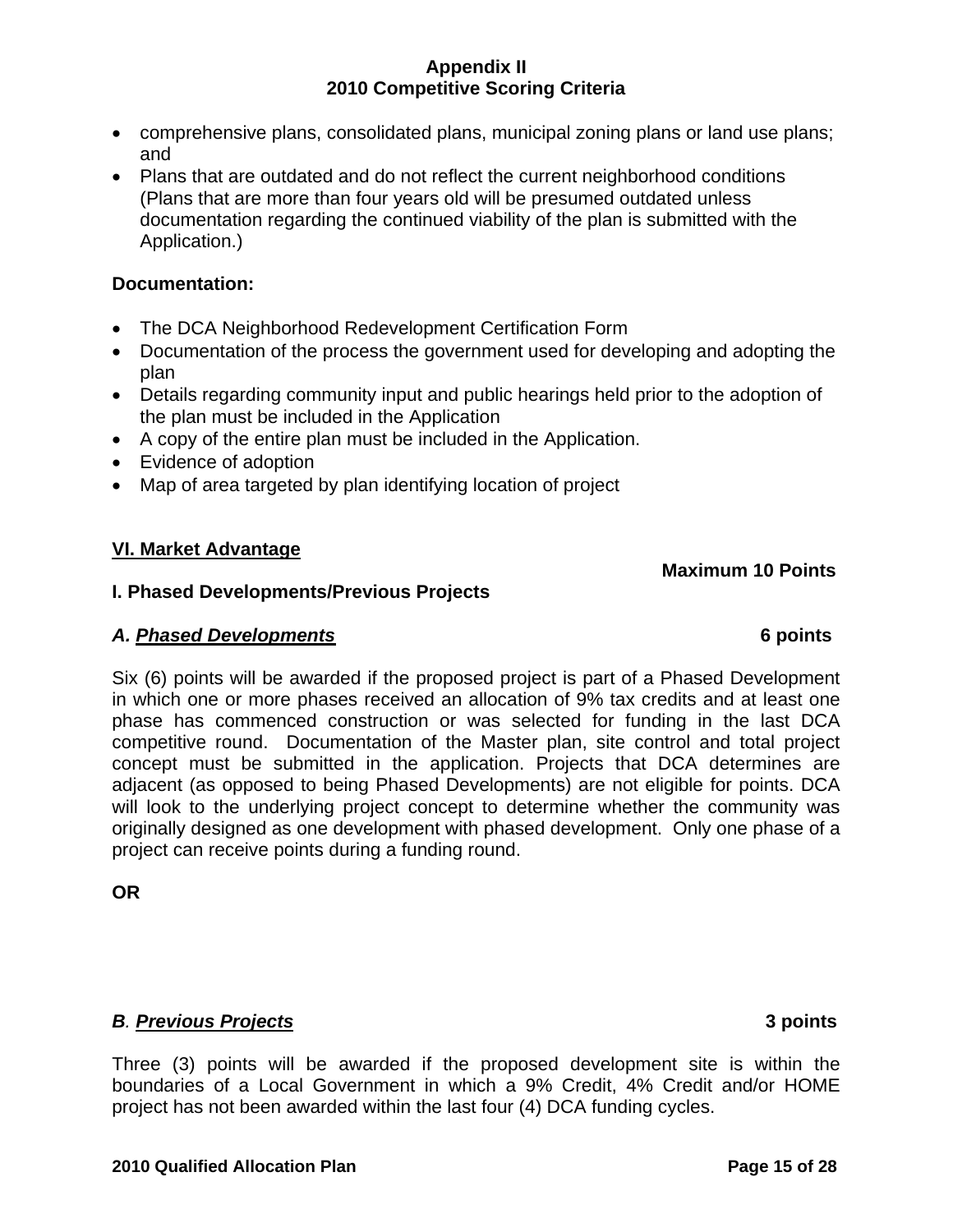# **OR**

Two (2) points will be awarded if the proposed development site is within the boundaries of a Local Government in which a 9% Credit, 4% Credit and/or HOME project has not been awarded within the last three (3) DCA funding cycles

## **OR**

One (1) point will be awarded if the proposed development site is within the boundaries of a Local Government in which a 9% Credit, 4% Credit and/or HOME project has not been awarded within the last two (2) DCA funding cycles.

For Scattered Site Projects, each non-contiguous parcel may be considered for points in this category. However, the Application will be awarded a maximum of three (3) points in this category.

## **II.** *Market Study* **4 points**

A maximum of four (4) points will be awarded to projects in which the completed market study conclusively provides a "market advantage" for the project. The Market Study submitted at Application will be evaluated by DCA during the competitive round to determine a composite score based on the market study's overall conformity to DCA policy and guidelines as set out in the DCA market study guide (Maximum Completeness score of 95 points) and the statistical evaluation of the project's ability to successfully lease up (Maximum Market Advantage score of 25 points).

These scoring components will be based on a number of factors, including completeness of your market study per the 2010 Market Study Guide, a detailed review of the market for each potential project; and an examination of certain criteria in relation to the overall need for the project as proposed. The scoring values for each criterion will be published for public comment on or before January 1, 2010.

Completeness Score: Sub Score Max of 95 points. A two (2) point max will be allocated for the scoring round.

# +

Market Advantage Score: Sub Score Max of 25 points. A two (2) point max will be allocated for the scoring round.

The Combined total will equate to four (4) points max for Market Study Scoring.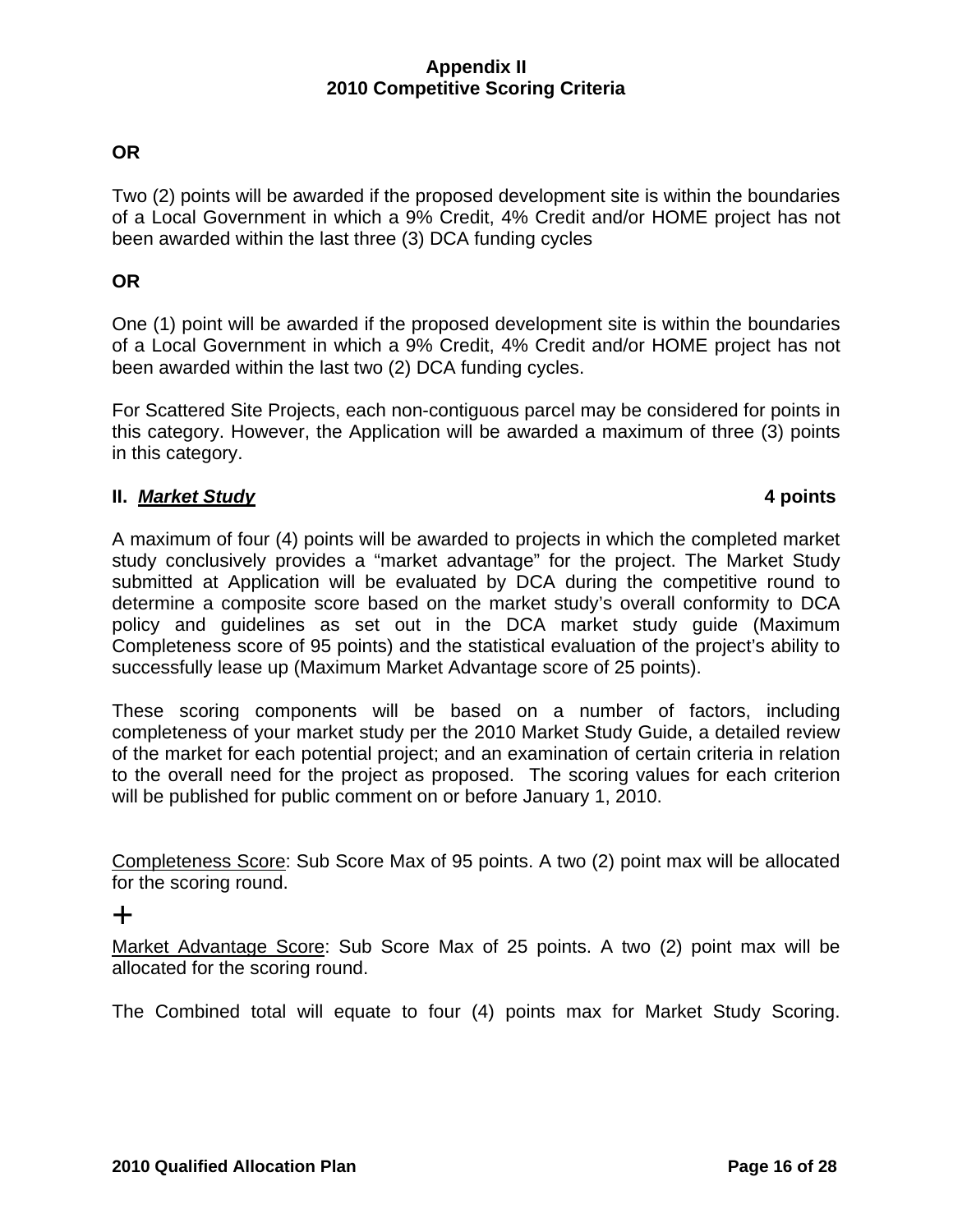Documentation:

- DCA Threshold Market Study from an approved DCA market analyst
- Applicant completed self score for market

# **VII. WAIVER OF QUALIFIED CONTRACT RIGHT / TENANT OWNERSHIP PLAN Maximum 1 point**

### *A. Waiver of Qualified Contract Right* **1 point**

The Code requires that all low-income units in a project receiving Credits remain rentrestricted and income-restricted for the 15-year Compliance Period and for 15 years after the close of the Compliance Period. However, owners have an option to request DCA's assistance in procuring a qualified contract for acquisition of the building(s) after the 14th year of the Compliance Period. If DCA is unable to present such a contract within a one-year period, the owner may terminate the extended use agreement.

One (1) will be awarded to Owners willing to forgo this "cancellation option" for at least five years after the close of the Compliance Period.

**OR** 

## *B. Tenant Ownership* **1 point**

One (1) point will be awarded to Owners that commit to submit a plan for tenant ownership, acceptable to DCA, at the end of the 15-year Compliance Period. Only single family styled units are eligible for these points. In order to qualify for tenant ownership plan points, Applicants must agree to submit a viable homeownership strategy for residents who inhabit the units before the end of the Compliance Period. The strategy must outline the Applicant's exit strategy and calculation of the estimated affordable purchase price for the unit occupied by the tenant and pre-purchase homeownership counseling. All sites must be owned by the Applicant (long-term leases are unacceptable). Applicant must clearly show how the property will be managed during the compliance period and how the tenant's down payment will be managed.

#### **Documentation:**

• Copy of Strategy meeting requirements

*A. Historic Designation* **3 points** 

**VIII.** PRESERVATION Maximum 6 points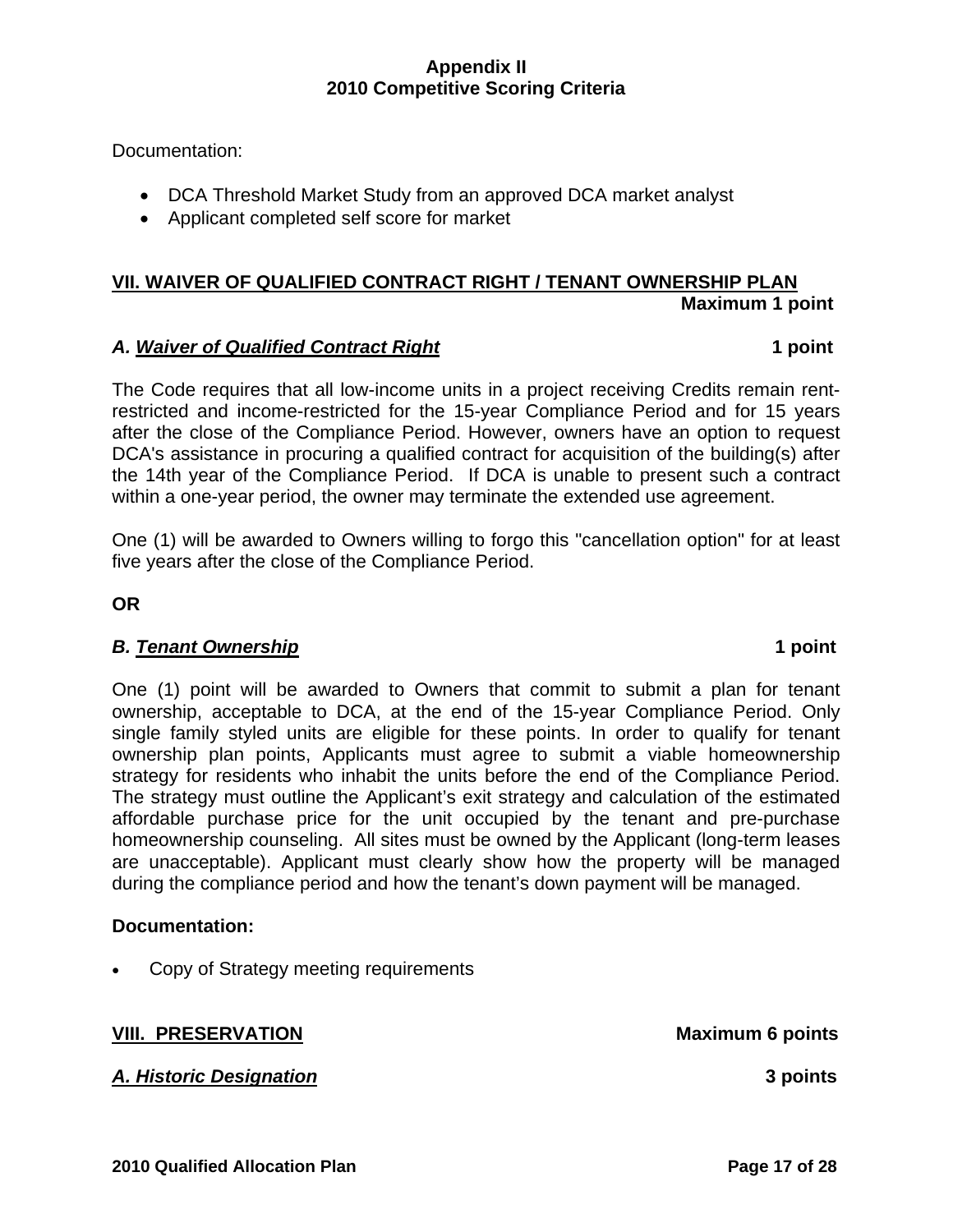Three (3) points will be awarded if buildings on the project site are listed individually in the National Register of Historic Places and will be preserved in accordance with SHPO requirements.

Documentation of the listing must be included in the Application.

# **OR**

One (1) point will be awarded if buildings on the project site are potentially eligible to be listed because they are located in a "registered historic district" or buildings are located in a potentially eligible district that contributes to the significance of the district and will be preserved.

Documentation must include a State SHPO nomination letter/approval.

(DCA encourages Applicants to see [http://hpd.dnr.state.ga.us](http://hpd.dnr.state.ga.us/) for further guidance on the requirements and associated timeframes for the development of projects with historic tax credits. DCA also encourages Applicants to seek the advice of a qualified attorney and/or tax professional before proceeding with any project of this nature.)

## *B. Preservation* **3 points**

Three (3) points will be awarded for an Application that proposes the preservation of an affordable housing project with low-income housing tax credits that is beyond the fourteenth year of the compliance period or for DCA HOME only funded developments, if the minimum statutory period of affordability has expired. Preservation points can be claimed for these projects even if the existing project will be demolished and rebuilt. The partnership's tax returns for the first and last years in which credits were claimed must be provided, along with the appropriate IRS Forms 8609 attached.

# **IX. NONPROFIT 2 points**

Two (2) points will be awarded for a general partnership that is a general partnership comprised of 100% nonprofit organizations and the project is applying for and is eligible for the nonprofit set-aside. These points can only be claimed for one project by each non profit.

## **OR**

One (1) point will be awarded if a for-profit entity partners with a nonprofit that is applying for (and is eligible) under the Plan's Credits nonprofit set-aside. These points can only be claimed for only one project by each non profit or for profit entity.

Documentation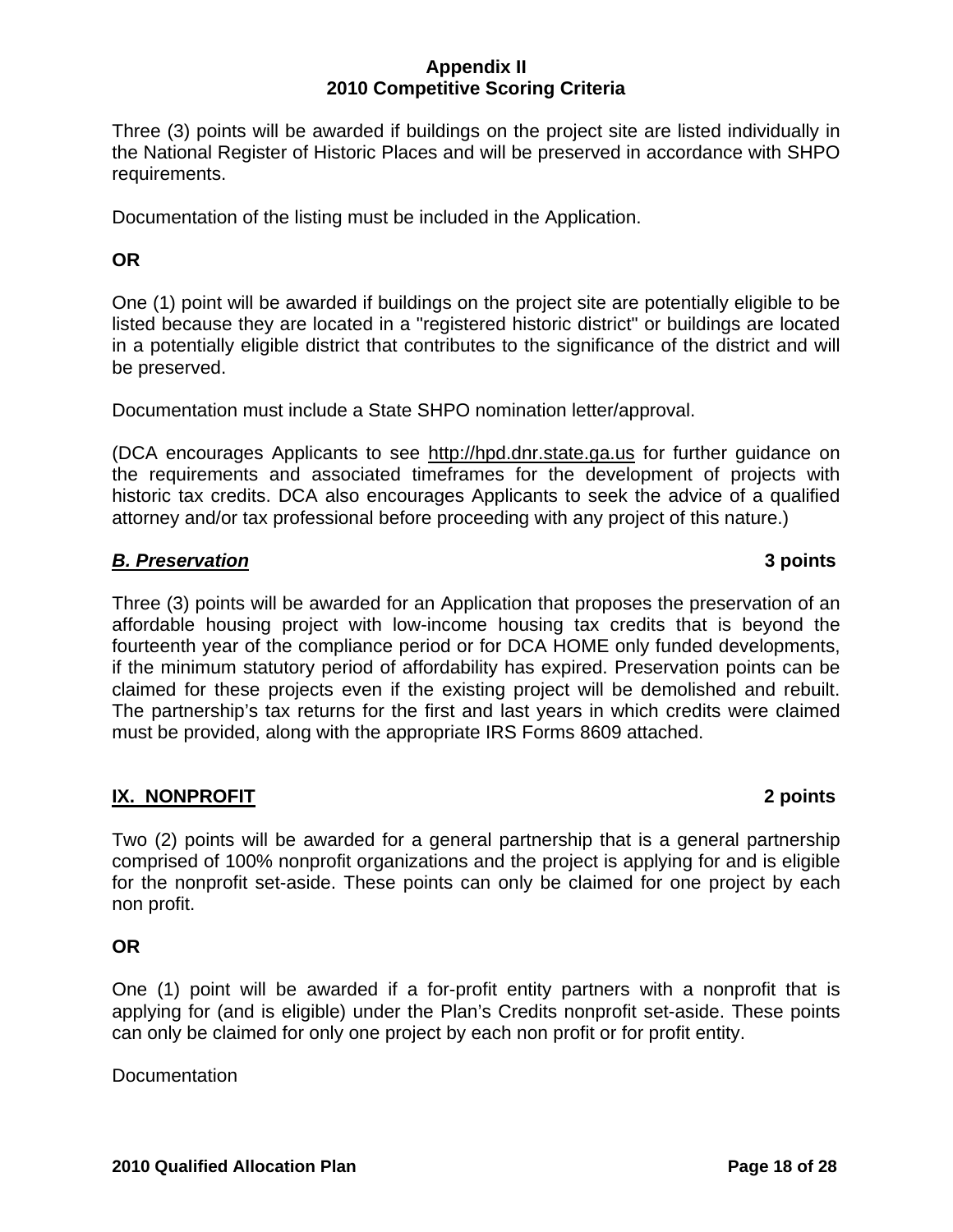- IRS Tax-Exempt Status Determination Letter
- Secretary of State Certification of Nonprofit Status
- General Partnership Joint Venture Agreement
- Legal Opinion regarding nonprofit tax-exempt status
- Documentation of Nonprofit's ownership interest
- Board of Directors information: name, address, phone, occupation, positions
- Development Agreement if the nonprofit is a co-developer
- By-Laws or Articles of Incorporation for Non Profit
- Copy of State CHDO Pre-qualification or Renewal Letter
- Evidence of CHDO Predevelopment Loan
- Evidence that project is within CHDO service area

## **X. RURAL 2 points**

Projects located in a Rural area that have less than eighty (80) residential units will receive two (2) points. Applicants may utilize these points for only one project in which they have a direct or indirect ownership interest.

#### **XI. LOCAL GOVERNMENT SUPPORT 4 Points Maximum**

#### *A. Resolution of Support* **3 points**

Three (3) points will be awarded if the Local Government adopts a resolution of support for the proposed project. The resolution must clearly indicate that the Local Government understands the nature of the proposed project by identifying, at a minimum:

- Type of project,
- Number of anticipated units, and
- Specific project location.

The resolution must also clearly express the Local Government's support of the proposed project, as opposed to merely expressing indifference.

#### **Documentation:**

- Resolution of Support
- Evidence of Adoption of Resolution
- Letter from elected official in the DCA format\*
- Charter (if applicable)\*

\*If the Local Government is governed by only one elected official (as specified in its Charter), a letter from the elected official outlining all the information required in the governing body resolution will be accepted in lieu of a resolution.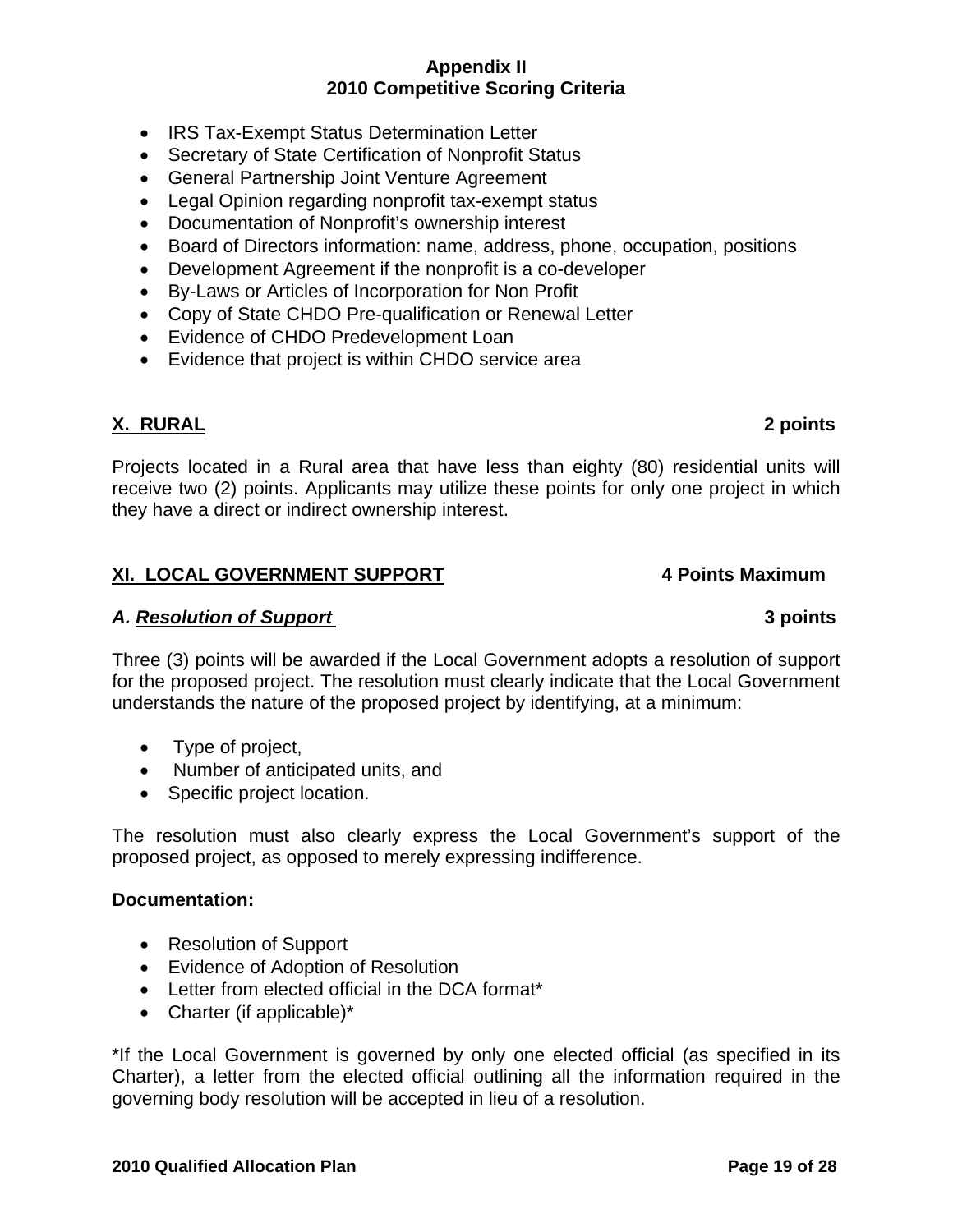# **B. DCA Community Initiatives 1 Point 1 Point**

One (1) Point will be awarded for projects that have a letter from a designated DCA Signature Community or Georgia Institute for Community Housing Community or DCA Community of Opportunity which clearly:

- identifies the project as located within their political jurisdiction,
- is indicative of the community's affordable housing goals,
- identifies that the project meets one of the objectives of the formal Program Plan,
- is executed by the official representative of the Community.

Each community may issue only one (1) letter for one project in this year's competitive round. If more than one letter is issued, no project in that community shall be awarded points.

Documentation:

- Letter executed by Official Representative
- Program Plan

For Scattered Site Projects, the above documentation is required from each local government for each non-contiguous site.

# **XII. LEVERAGING OF RESOURCES** Maximum 7 points

To be eligible for points under section A or B below, the following criteria must be met:

- 1. Funding or assistance provided above must be binding and unconditional except as set forth in this section.
- 2. Resources must be utilized if the project is selected for funding by DCA.
- 3. Only loans that are for both construction and permanent financing phases will be considered for points in this section.
- 4. Loans must be for a minimum period of ten years and reflect interest rates at or below AFR.
- 5. Commitment or award documentation must meet the terms and conditions as applicable specified in Appendix I, Threshold Criteria, Section I.(I) (Permanent financing, limited partnership equity, deferred developer fee and other financing Commitment).

# *A. Grants/Loans* **Maximum of 3 points**

Loans or grants from the following sources will qualify for points under this category:

• Community Development Block Grant (CDBG) program funds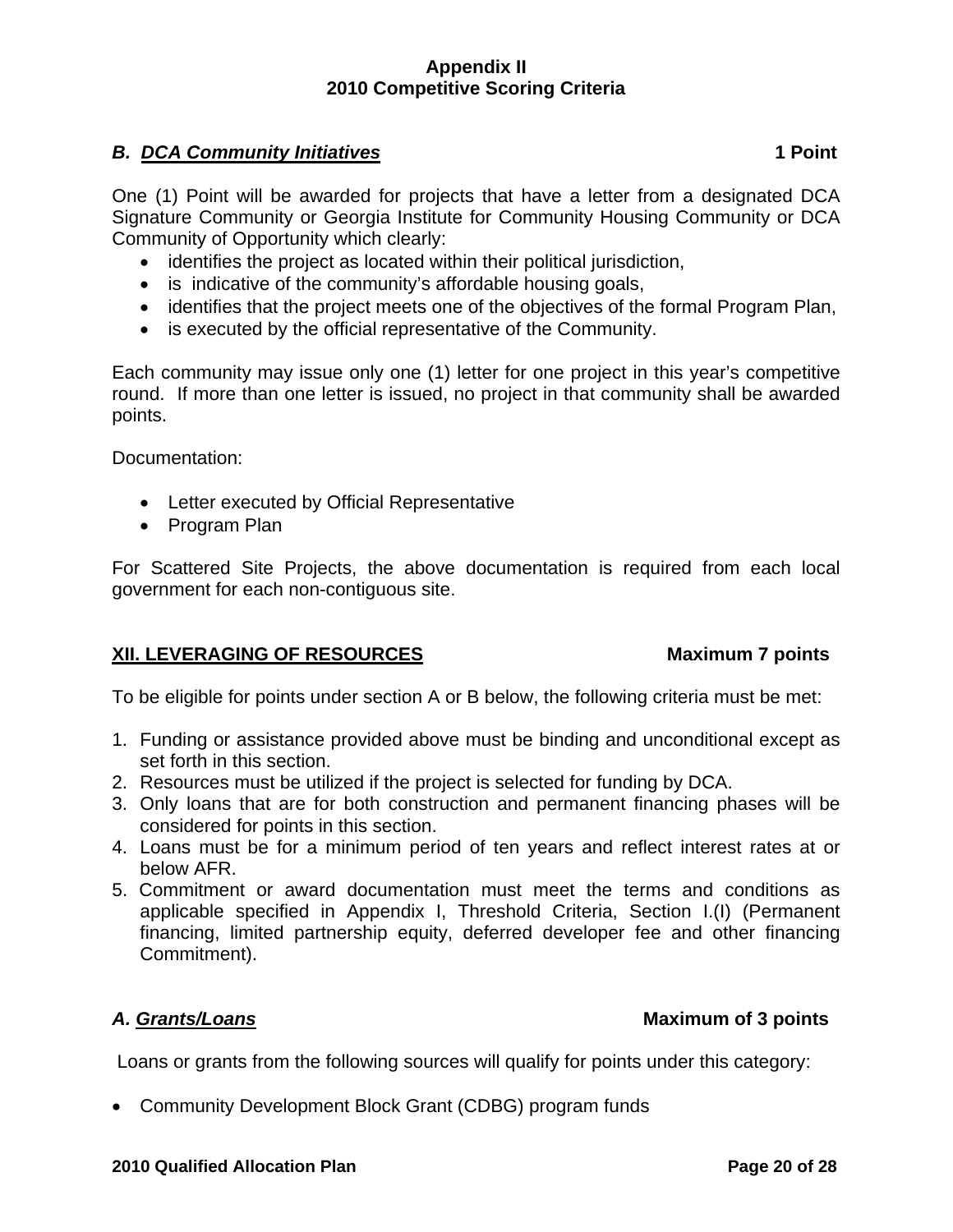|           | Federal Home Loan Bank Affordable Housing Program (AHP)                   | (\$500,000 minimum)            |                            | 1 point  |
|-----------|---------------------------------------------------------------------------|--------------------------------|----------------------------|----------|
|           |                                                                           | (\$500,000 minimum)            |                            | 1 point  |
|           | Long term Ground leases for nominal consideration and no other land costs |                                |                            |          |
|           |                                                                           |                                |                            | 1 point  |
|           | NSP not allocated from DCA                                                | $($1,000,000 \text{ minimum})$ |                            | 1 point  |
| $\bullet$ | <b>Beltline Grant</b>                                                     | (\$1,000,000 Minimum)          |                            | 1 point  |
|           | <b>Housing Opportunity Bonds</b>                                          | (\$1,000,000 Minimum)          |                            | 1 point  |
| $\bullet$ | HOME Funds (non DCA source)                                               | (\$1,000,000 Minimum)          |                            | 1 point  |
| $\bullet$ | HUD 202 or 811 program funds                                              | (\$3,000,000 Minimum)          |                            | 3 points |
|           | <b>B. Efficient use of DCA Resources</b>                                  |                                | <b>Maximum of 3 points</b> |          |
|           | DCA OAH HOME Loan Consent                                                 |                                |                            | 3 points |
|           | DCA allocated NSP funds<br>(minimum \$1,000,000)                          |                                |                            | 3 points |

### *C. Off Site Improvement, Amenity and Facility Investment* **2 points**

Two (2) points will be awarded if an unrelated third party (foundation, trust, and/or government) investment of resources is provided that will result in off-site infrastructure improvements adjacent to the project site, and/or the development of parks, green space and shared amenities, recreational facilities and improvements adjacent to the proposed project site that will serve the tenant base for the subject project. The proposed improvements, amenities and/or facilities must be completed prior to the proposed placed in service date for the project. The development cost and source of funding associated with the development of the improvements, amenities and/or facilities must be mutually exclusive of the development cost and sources of funding for the subject property. The cost for the improvement must be at least \$1,000,000 and be paid for in full by the unrelated third party. Examples of third party improvement, amenity, and facility investment of resources include, but are not limited to, the following:

- construction of off-site or on-site access road which is required for access to the property,
- development of parks, green space or walking trails on a master plan development site,
- development of YMCA, youth center, senior center, and/or
- Construction of sidewalks or streetscape adjacent to the property.

\*Third party investments that are community wide in scope, part of the community local action plan or that will be developed regardless of the development of the proposed project will not be eligible for points in this section. Additionally, improvements that were completed prior to application submission are not eligible for points in this section.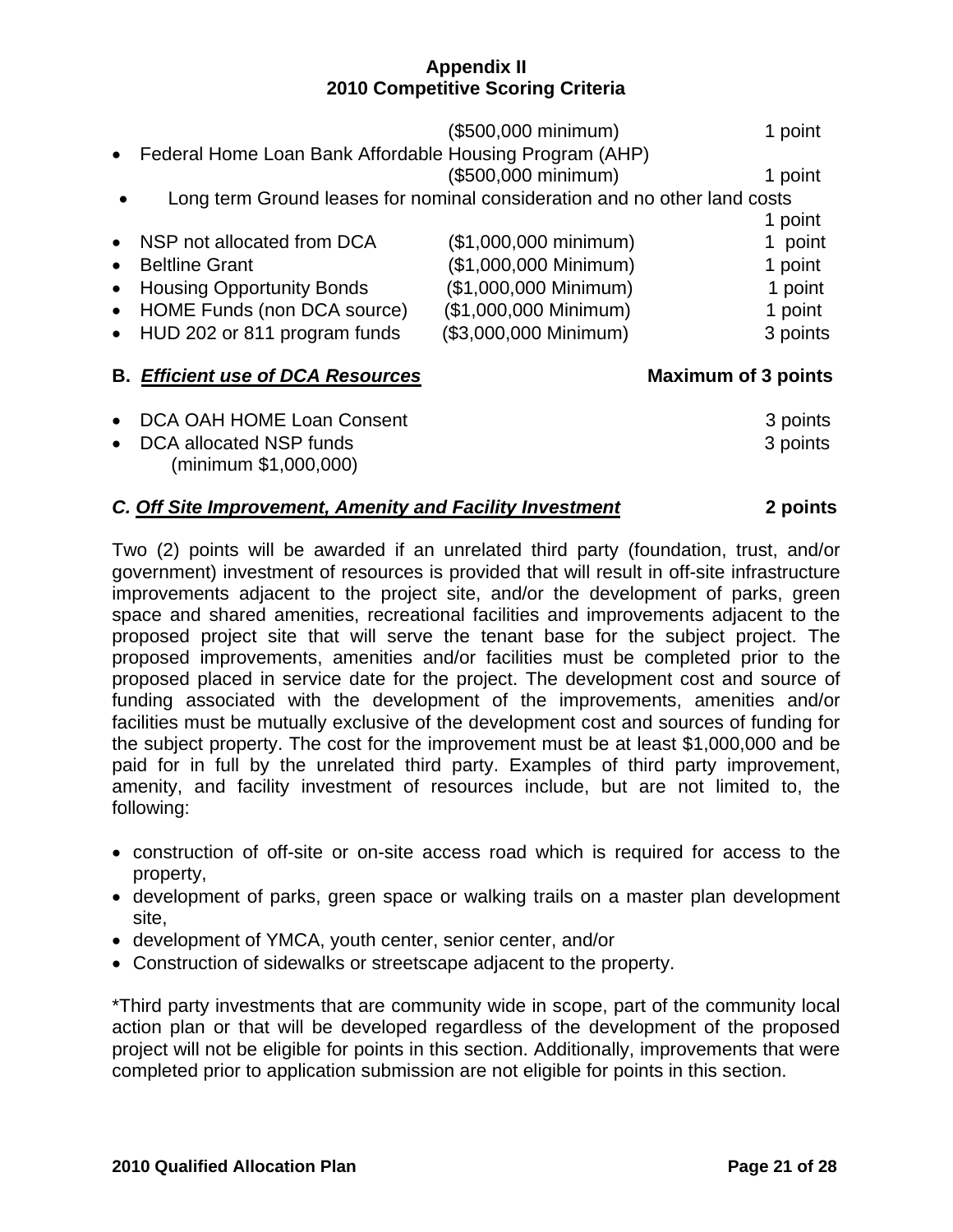## **Documentation:**

- Commitment of funds
- Detailed source of funds,
- Amount of investment,
- Timeline for completion,
- Description and location of improvements on site map, and
- Narrative that includes benefit specific to the tenant base.

# **XIII. DCA OPTIONAL POINTS FOR SUPERIOR PROJECT CONCEPT 6 points**

DCA may but is not required to, elect to give one submitted application six (6) points if it determines that the project represents a superior project concept that has "community changing" effect on the neighborhood or represents a unique concept or design or will meet an overriding DCA policy objective not generally addressed in tax credit projects. Criteria could include a superior level of sustainability, a project proposed to meet a unique and urgent need in a community, or a project has shown substantial community support and involvement. Financing sources alone are not sufficient to be considered for superior project concept. The award and exact criteria for this point category is at DCA's sole discretion**.** Applicants should articulate and demonstrate how the development will fulfill or achieve these goals citing and evidencing as many of the above attributes as possible to be favorably considered for these points. If part of a comprehensive strategy, there should be a commitment of sufficient resources to substantiate that the strategy has a reasonable chance of being implemented. Efforts that show coordination with other state and local funding sources for economic and community development are encouraged in this initiative.

Applicants must submit a narrative, not more than two pages, along with supporting documentation to request these points. The narrative should specifically address how this project meets the criteria of this section and why the concept or design is different than most tax credit projects.

## **XIV. COMPLIANCE/PERFORMANCE 18 points**

All General Partner Entities, Development Entities and Principals of each property will receive a compliance history score under this section for inclusion in their DCA Final Score. Managers must also submit the required documentation (see below) However, Property Managers will receive a Pass/Fail notification and will not receive a numeric score.

# *A. Overview of Scoring*

• Each Applicant with a compliance history starts with a base score of fifteen (15) Compliance Points. Deductions shall be made from that base Compliance Score.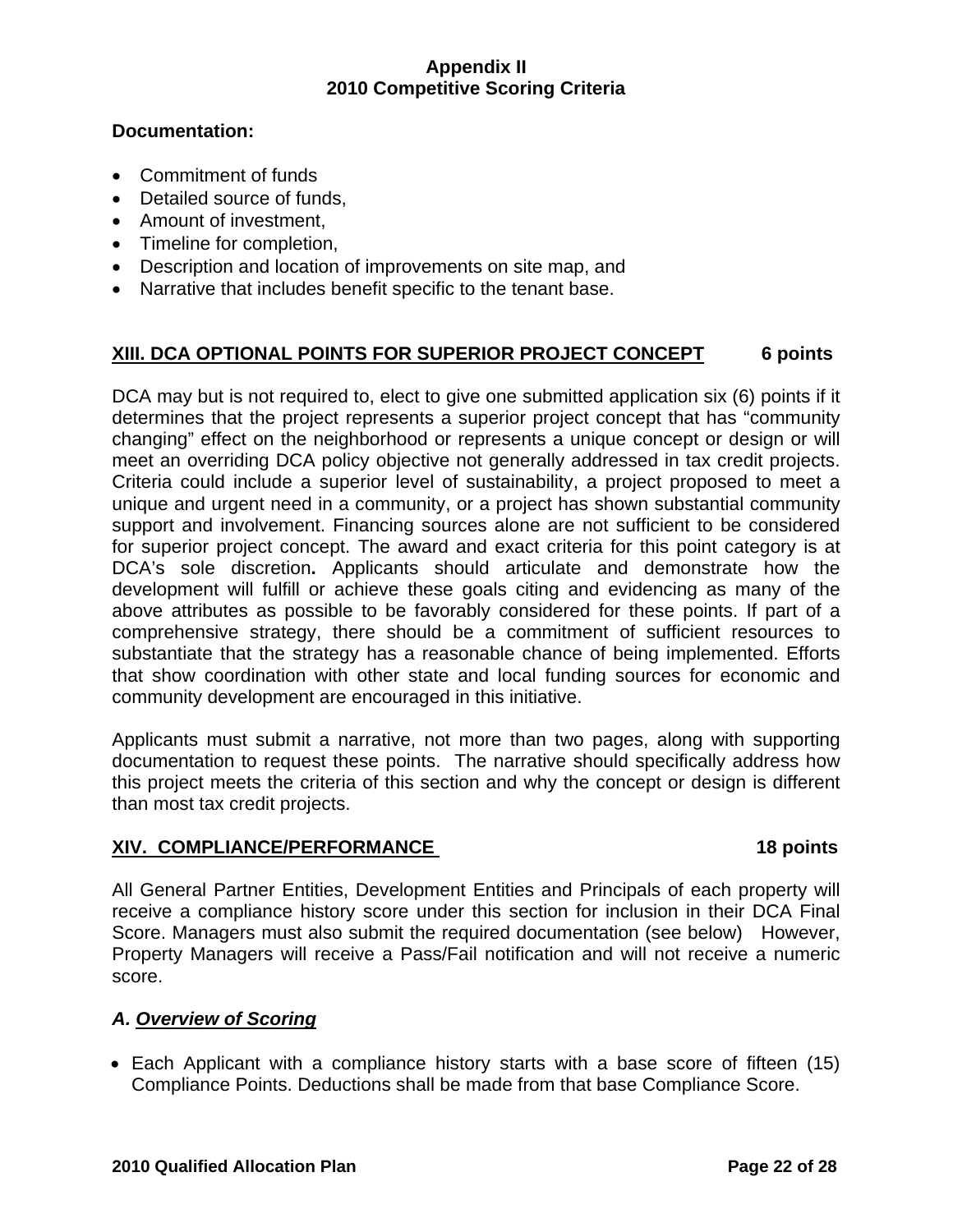- The Compliance score shall be determined by calculating the Compliance score for each entity and the Principals of the entity. The entity Compliance score shall be determined by averaging the compliance score of each entity and all principals who have Compliance history. Principals with no Compliance history do not need to be included in the calculation of the entity score.
- Non compliance point deductions will be made on a project basis as set forth in this section.
- Point additions will be made on a project basis as set forth in this section.
- An Application can receive a maximum of fifteen (15) compliance points under this category.
- An Entity or Principal that receives five (5) points or less will be deemed ineligible to participate.
- If neither the General Partner/Developer entity nor its Principals have previous compliance history, the Applicant will receive a compliance score of (10) in this section. However, the Applicant may elect to utilize a higher compliance score received by a partner or consultant that they are utilizing to meet DCA experience requirements.
- The averaged scores of the entities and Principals will be utilized to determine the Compliance score.
- If more than one entity will be in the General Partner structure, the Compliance score will be the average of the score for each entity and principal.
- Non compliance shall be deemed to be noncompliance which is reportable on Form 8823 and which was not cured within the 90 day cure period or within any 6 month state approved extension.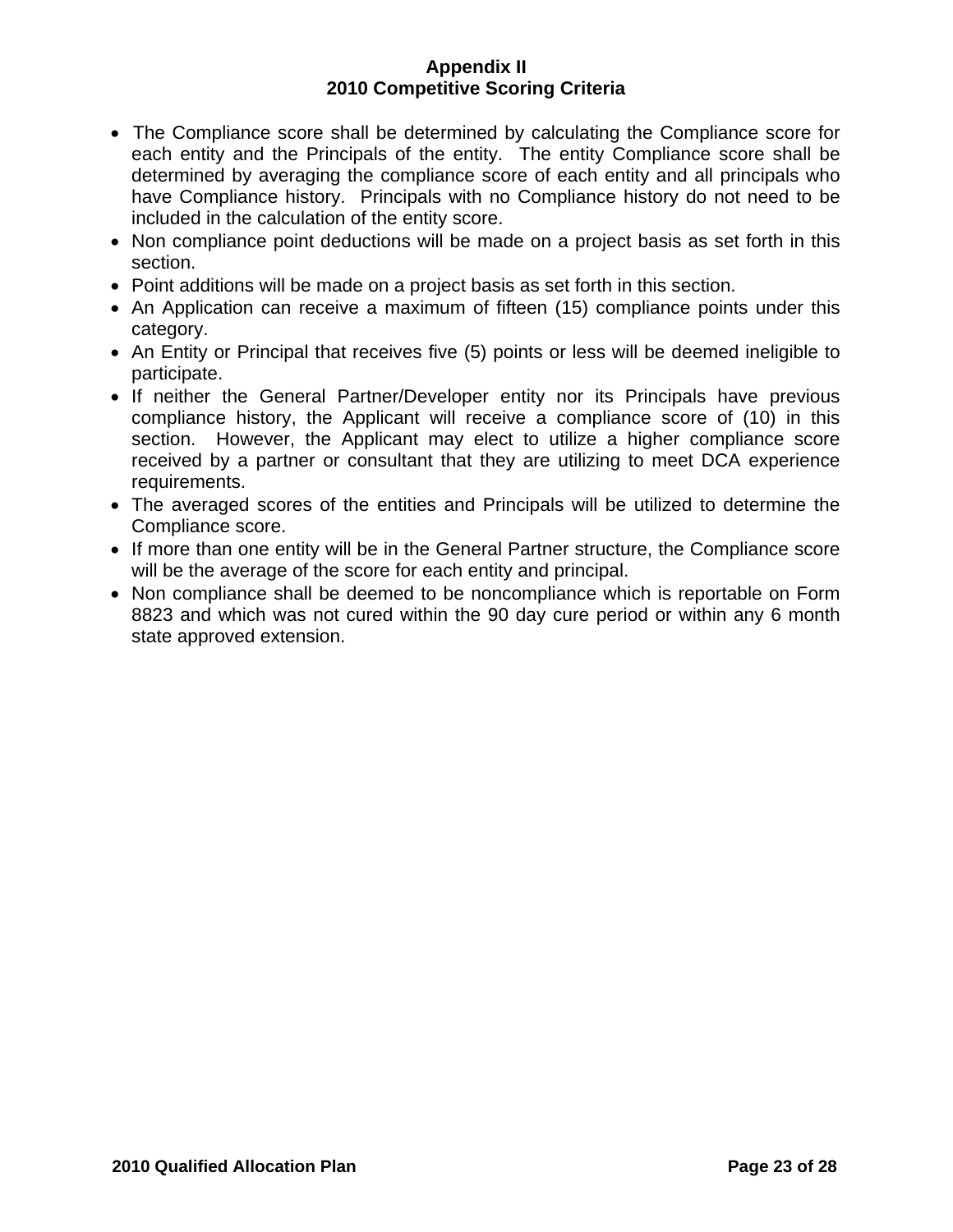# *B. Funding Programs*

The following funding programs will be reviewed for purposes of calculating the score in this section:

- Low Income Housing Tax Credits (LIHTC)
- HOME
- FDIC/Affordable Housing Disposition Program
- Housing Trust Fund
- Department of Agriculture reviews of LIHTC properties

Only projects that have these sources of funding should be included on the Compliance History Summary.

## *C. Required Documentation*

All Owner/Developer entities as well as principals of each entity and proposed Property Management Companies must submit a DCA Compliance History Form. All Owners/Developer entities as well as principals must also submit a DCA Compliance Certification from each state financing agency from which the Owner/Developer entity or principals have received Low Income Housing Tax Credits or HOME funding.

## *D. Relevant Time Period*

All funding program reviews/audits from 2005, 2006, 2007, 2008 through February 1, 2010 will be considered for point deductions in the following areas:

- Program Administrative Non-compliance
- HOME Program Administrative Non-compliance
- DCA Program Administrative Non-compliance
- LIHTC Non-compliance issues that were reported on IRS Form 8823 as uncured

In addition, all instances of major project failure/General Partner failures that occurred on or after January 1, 2002 will be considered for point deductions.

## *E. Calculation of Point Deductions*

## *1. Point Deductions for Program Administrative Non-compliance*

**Low Income Housing Tax Credits**: One (1) point will be deducted for each project that is determined to be non compliant with Tax Credit Program administrative non compliance. For purposes of this section, non-compliance will include, but not be limited to those items as set forth in the IRS 8823 Guide and more fully explained in the following Chapters: Chapter 4, (Household Income Above Income Limit upon Initial Occupancy), Chapter 5 (Owner Failed to Correctly Complete or Document Tenant's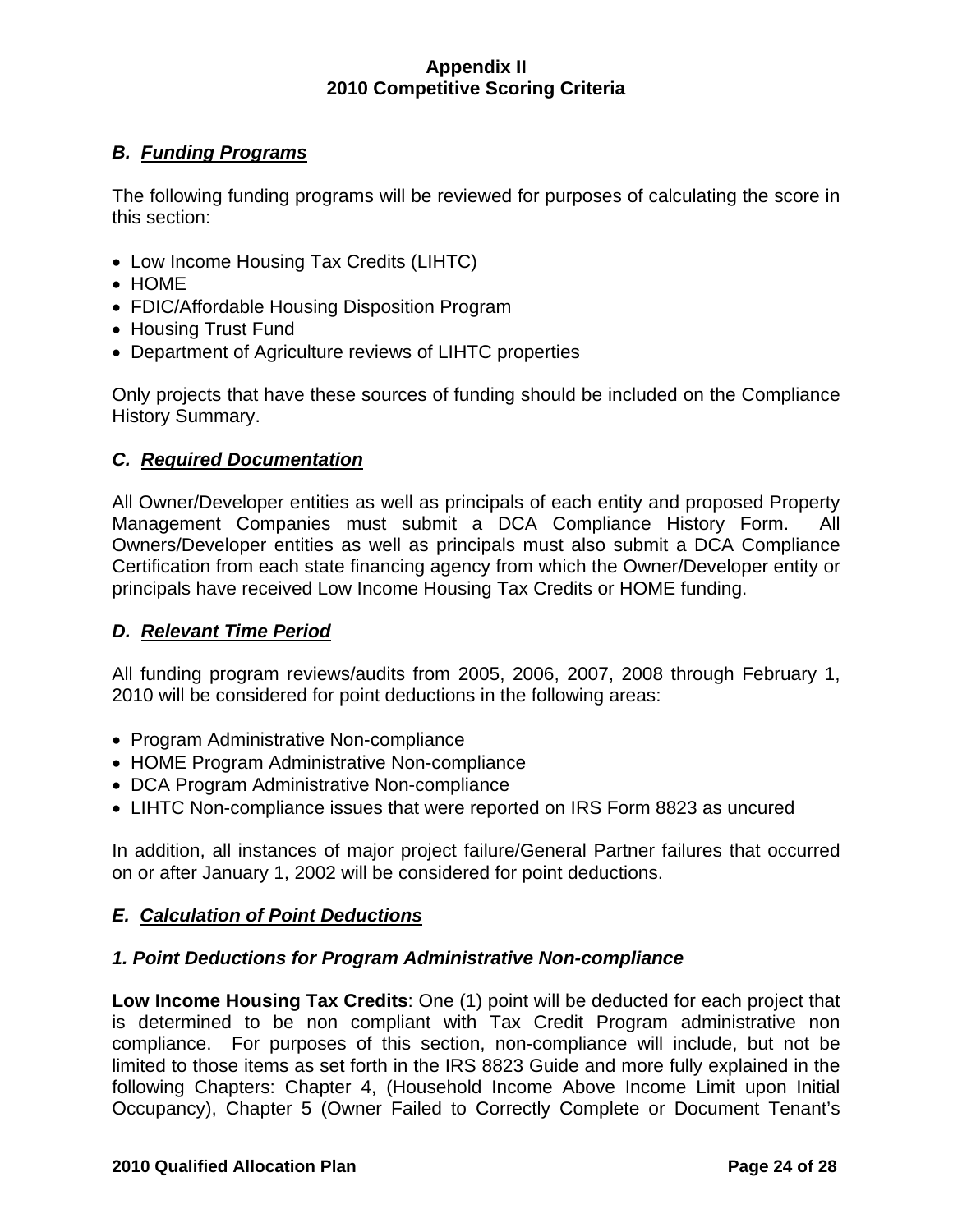Annual Income Recertification), Chapter 7, (Owner failed to Provide Annual Certifications or Provided Incomplete or Inaccurate Certification), Chapter 9, (Changes in the Applicable Percentage); Chapter 10 (Project failed to meet Minimum set aside), Chapter 11, (Gross rents exceed Tax Credit Limits), Chapter 12, (Project not available to the General Public), Chapter 14, (Violations of the Available Unit Rule), Chapter 17, (Low Income Units Occupied by Nonqualified Full-Time Students), Chapter 18, (Owner did not properly calculate utility allowance), Chapter 20, (Low Income Units used on a Transient Basis), Chapter 22 (Qualified Nonprofit Organization Failed to Materially Participate), Chapter 23 (Other Non- Compliance Issues). Non compliance shall also include the following:

- Failure to provide or maintain DCA required amenities,
- Failure to provide or maintain DCA required support services, and
- Failure to comply with representations made in application.

**HOME Program Administrative Non-Compliance**: One (1) point will be deducted for each project that is determined to be non compliant with HUD HOME program requirements. For purposes of this section, non-compliance will include, but not be limited to those items as set forth in the HOME Program Rules and Regulations, including but not limited to: failure to maintain high and low HOME rents, failure to Comply with Federal Relocation Requirements, failure to Comply with Davis Bacon and other required Federal Compliance Requirements.

**DCA Program Administrative Non-Compliance**: One (1) point will be deducted for each instance of DCA Program Administration non-Compliance. Examples of Program Administration Non Compliance include, but are not limited to the following:

- Failure to submit completed cost certification for a tax credit project within 6 months of the required due date. (All cost certifications for Bond Projects in which the bonds closed in 2005 or earlier are now more than six months overdue.) For 2010 only, these points will not be deducted if the cost certification is submitted prior to April 1, 2010.
- Failure to pay DCA Compliance monitoring fees for a project within 6 months of the required due date. For 2010 only, these points will not be deducted if the compliance fee is paid prior to April 1, 2010.
- Failure to respond to DCA requests for Monitoring Reviews as set forth in Chapter 19.
- Failure to convert a DCA HOME loan within 12 months of the required conversion date.
- Repeated failure to comply with administrative requirements such as notifying DCA in writing at least 30 days prior to any change of ownership or management

**Failure to Maintain Property in accordance with tax credit, HOME, FDIC or DCA requirements.** Three (3) points will be deducted for each instance of a failure to maintain property. Examples include but are not limited to the following: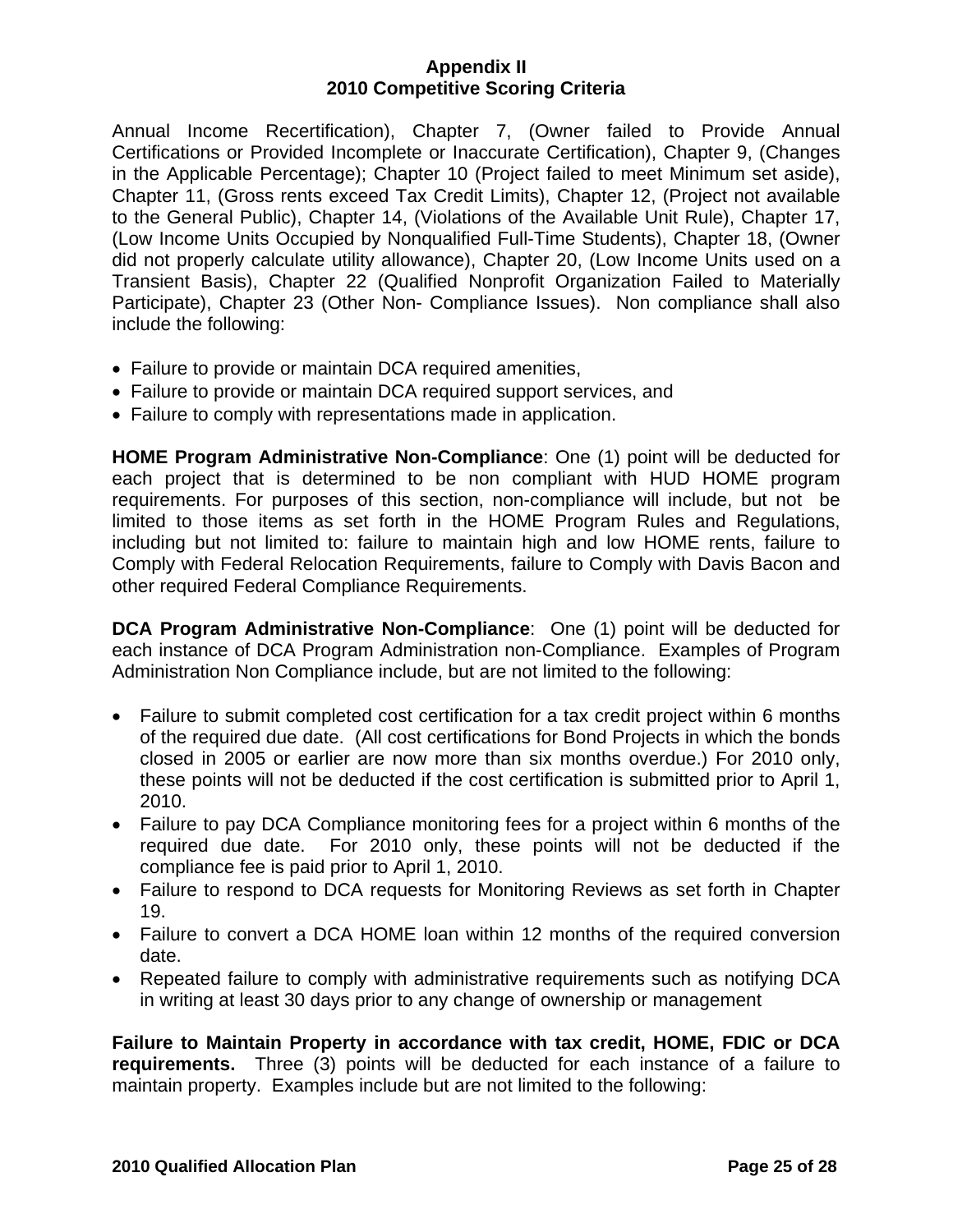|  | • Level 1 and 2 Violations of UPCS as set forth in 8823 Guide | 1 point |
|--|---------------------------------------------------------------|---------|
|--|---------------------------------------------------------------|---------|

• Level 3 and 4 Violations of UPCS as set forth in 8823 Guide 2 points

• Health and Safety Issues 2 points

• Other code Issues 1 point 1 point 1 point 1 point 1 point 1 point 1 point 1 point 1 point 1 point 1 point 1 point 1 point 1 point 1 point 1 point 1 point 1 point 1 point 1 point 1 point 1 point 1 point 1 point 1 point 1

**Major Project/General Partner Failure.** Five (5) points will be deducted for each instance of Major Project/General Partner Failure. Examples of Major Project/General Partner failure includes, but is not limited to the following:

- Foreclosure of a project loan, including but not limited to a HOME loan, or State Housing Trust Fund Loan
- Foreclosure or default on bonds at a property that has DCA Tax Credit or HOME funding
- Failure to meet placed in service date which results in the recapture of credits
- Project Bankruptcy
- Failure to file a LURC for a Tax Credit Project within time prescribed by Section 42(h)(6)(j)
- Project is no longer in Compliance nor participating in Program
- Submission of fraudulent documents to DCA
- Debarred or suspended from participation in similar Federal or State programs in last six years
- Fair Housing Act violations
- General Partners/Developers, principals, or managing members who from January 1, 2002 through April 1, 2010 have been removed, debarred, or asked to voluntarily withdraw from a LIHTC partnership.

DCA may waive this deduction if it determines (prior to application submittal) that the withdrawal or removal was for reasons beyond the control of the General Partner/Developer.

Applicants that have one or more instances of major project failure may be deemed ineligible to participate pursuant to DCA Threshold requirement. DCA will, at its sole and absolute discretion, determine if the participant or entity is eligible to participate.

# *F. Calculation of Point Additions*

The following points may be added to the Owner/General Partner Compliance Score if the score after deductions is less than fifteen (15) points:

One (1) point will be added if the General Partner can demonstrate that he has successfully owned, managed and operated five (5) Georgia Tax Credit Properties within the required time period and that none of the projects received any point deductions as set forth in the above section.

**OR**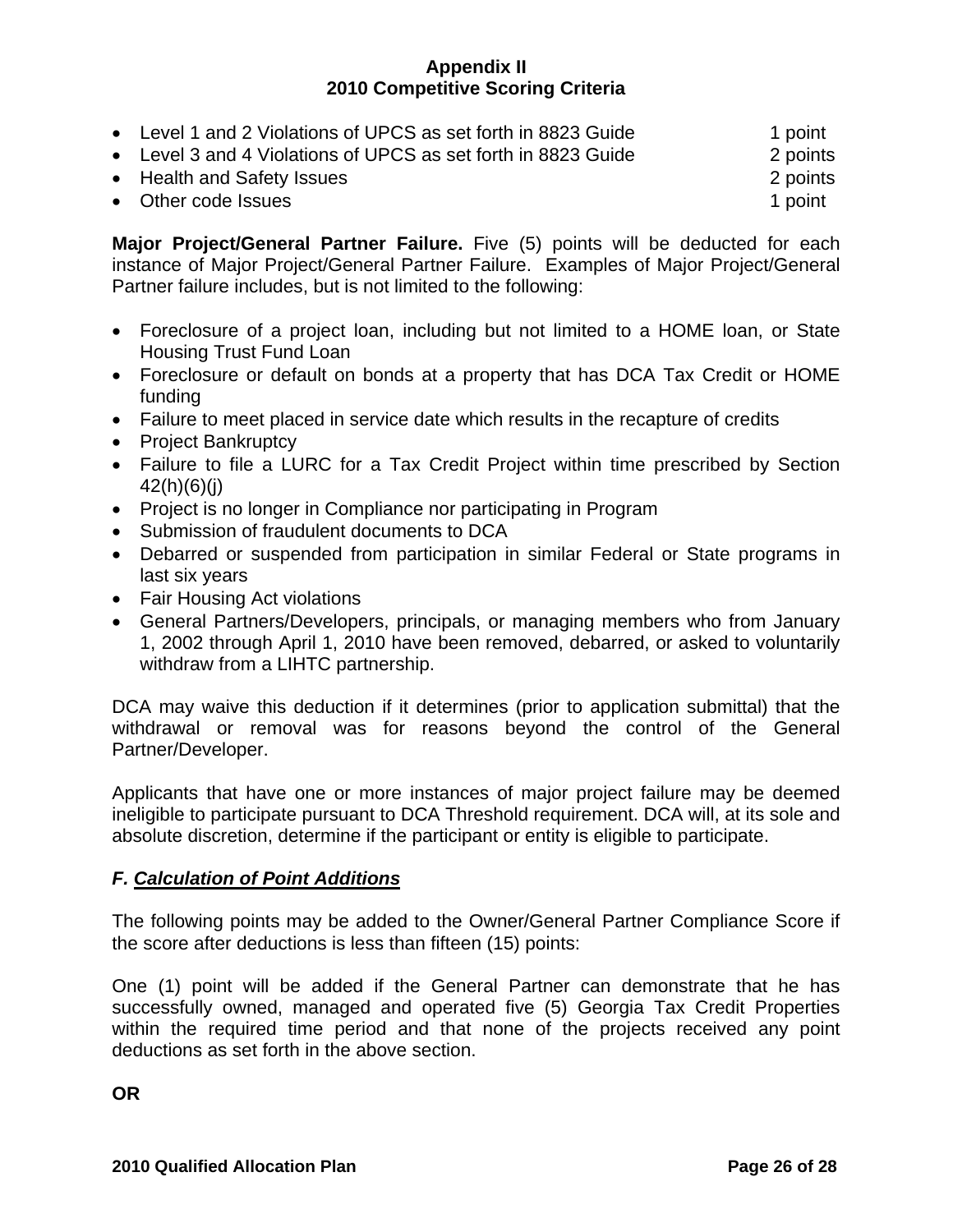Two (2) points will be added if the General Partner can demonstrate that he has successfully owned, managed and operated eight (8) Georgia Tax Credit Properties within the required time period and that none of the projects received any point deductions as set forth in the above section.

# **OR**

Three (3) points will be added if the General Partner can demonstrate that he has successfully owned, managed and operated ten (10) Georgia Tax Credit Properties within the required time period and that none of the projects received any point deductions as set forth in the above section.

# *G. Exceptions*

- 1. In the event DCA determines that a Project qualifies for a point deduction for an instance of non-compliance in which the cure was not completed by the DCA cure date, for the 2010 round only, the point will not be deducted if the cure is completed prior to Application Submission. The Applicant must submit sufficient evidence and documentation of the cure in the Application.
- 2. In the event DCA determines that a Project qualifies for a point deduction for Program Administrative Non compliance that cannot be cured such as the placement of a over income tenant in a unit and DCA determines that the noncompliance does not constitute a pattern of non-compliance, the Applicant may submit an explanation to DCA within 14 days of notification outlining the corrective action that has been taken by Management to ensure that the non- compliance will not occur again. DCA, at its discretion, may waive the Point deduction.
- 3. In the event DCA determines that a Project qualifies for a point deduction for Physical issues at the project site, the Applicant may submit evidence that corrective action has commenced, the timeline for completion and that sufficient funds have been set aside to pay for the correction within 14 days of notification. DCA, at its discretion, may waive the point deduction.
- 4. Waivers made for exceptions may be withdrawn if the Applicant does not take the proposed corrective action with the approved timeframe.
- 5. Participants who have significant successful tax credit experience outside of Georgia can submit a request that DCA consider that successful experience for point additions. The determination as to what experience will be considered is within the discretion of DCA.

## *2. Georgia Performance Points* **3 points**

DCA policy is to encourage the development of affordable properties by experienced general partners and developers who have demonstrated a long term capacity and commitment to affordable housing built in the State of Georgia. For purposes of this section, only, the calculation of properties will be determined by looking at either the